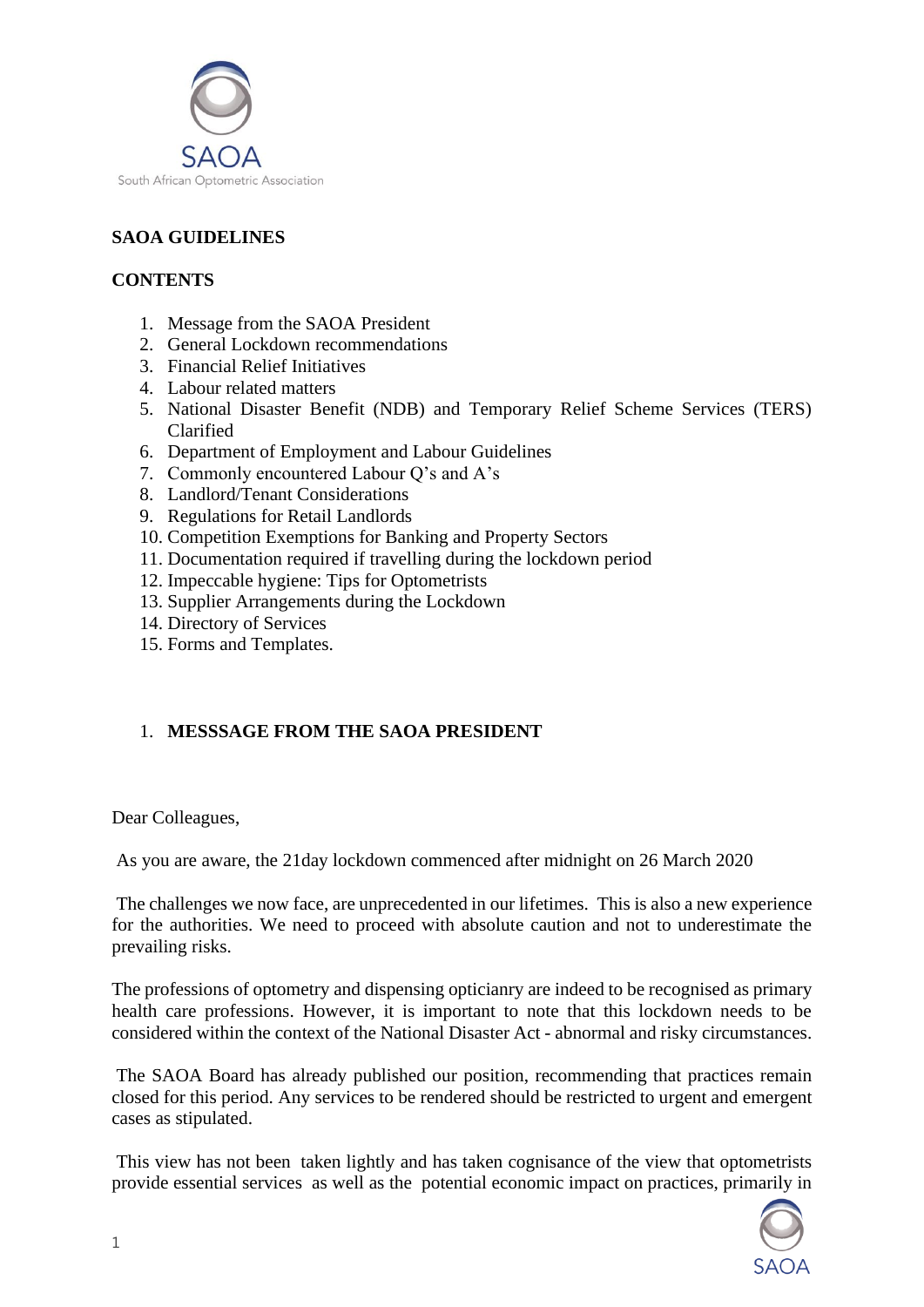the private sector , but these considerations are significantly outweighed by a responsibility to reduce the risk of exposure to you, our members, your staff, families and patients.

Our SAOA office will continue to provide support to our membership with SAOA staff working from home. Please see details of our SAOA Member Hotline facility included in these guidelines.

The recommendations and advice contained in these guidelines represents a compendium of relevant information based on consultation with experts in their fields as well as documents published by the authorities.

The 21day lockdown will be difficult for all of us.

We take this opportunity to extend our very best wishes to all. Please take care and stay safe.

## MR DOLLARS BOLOKA

## SAOA PRESIDENT

## **Salient Points**

- 1. The professions of optometry and dispensing opticianry are indeed to be recognised as primary health care professions.
- 2. This lockdown needs to be considered within the context of the National Disaster Act - abnormal and risky circumstances.
- 3. The SAOA Board position, practices remain closed for this period.
- 4. Any services to be rendered should be restricted to urgent and emergent cases as stipulated.
- 5. Responsibility to reduce the risk of exposure to members, staff, families and patients outweighs other considerations.

**………………………………………………………………………………………………… …………..**

## **B. LOCKDOWN RECOMMENDATIONS**

- 1. Shops will not remain open as before. Only CERTAIN shops will be open at DESIGNATED times. It is important to keep up to date with these times. The number of people permitted inside these shops will be restricted.
- 2. Roadblocks will be implemented EVERYWHERE. To get to your destination, you will have to go through a roadblock and your license will be scanned. This will keep track of your movements (travels). The army will patrol everywhere to ensure that nobody is on the streets.

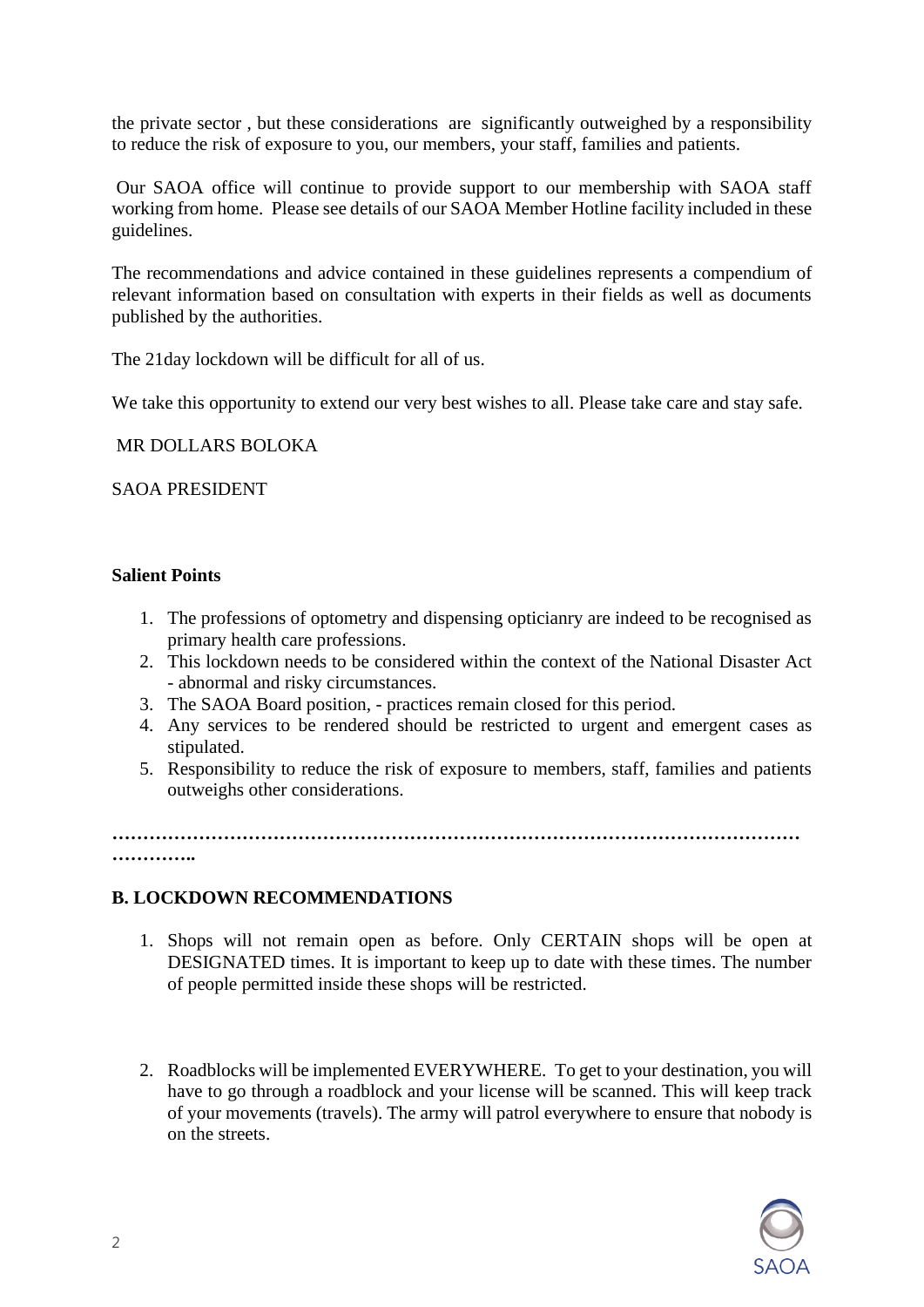- 3. You will only be able to travel once every two to three days to shops etc. Unless you are an employee who is exempt from the lockdown -or if you travel too much, you will be arrested.
- 4. You are not allowed to travel in pairs. You must travel alone only one person per car, unless you are in the transport service industry.
- 5. When travelling you must wear a mask and gloves. If not, this will be provided for you at the roadblock.
- 6. When travelling back from where you went, you will pass through another roadblock, where you will need to provide proof of what you purchased, and from where. Keep your receipts every time you buy something.
- 7. Please do not make plans to walk your dog, go on a hike, or cycle. This will not be permitted.

## **Salient Points**

- 1. Roadblocks will be implemented EVERYWHERE.
- 2. To get to your destination, you will have to go through a roadblock and your license will be scanned.
- 3. This will keep track of your movements (travels).
- 4. The army will patrol everywhere to ensure that nobody is on the streets.

## **C.FINANCIAL RELIEF INITIATIVES**

The President of South Africa has announced a compulsory lockdown period from midnight 26th of March 2020 until 16th of April 2020. This means that only essential operations can continue and work onsite; all other companies must work from home, if possible, or close. This means a huge financial impact on companies and practices which can lead to staff members not receiving full or no salaries as well as possible retrenchments.

Government has put in place a number of initiatives to help relieve the financial burden on employees and organisations who meet the following criteria, namely:

• Small Business Development Programme

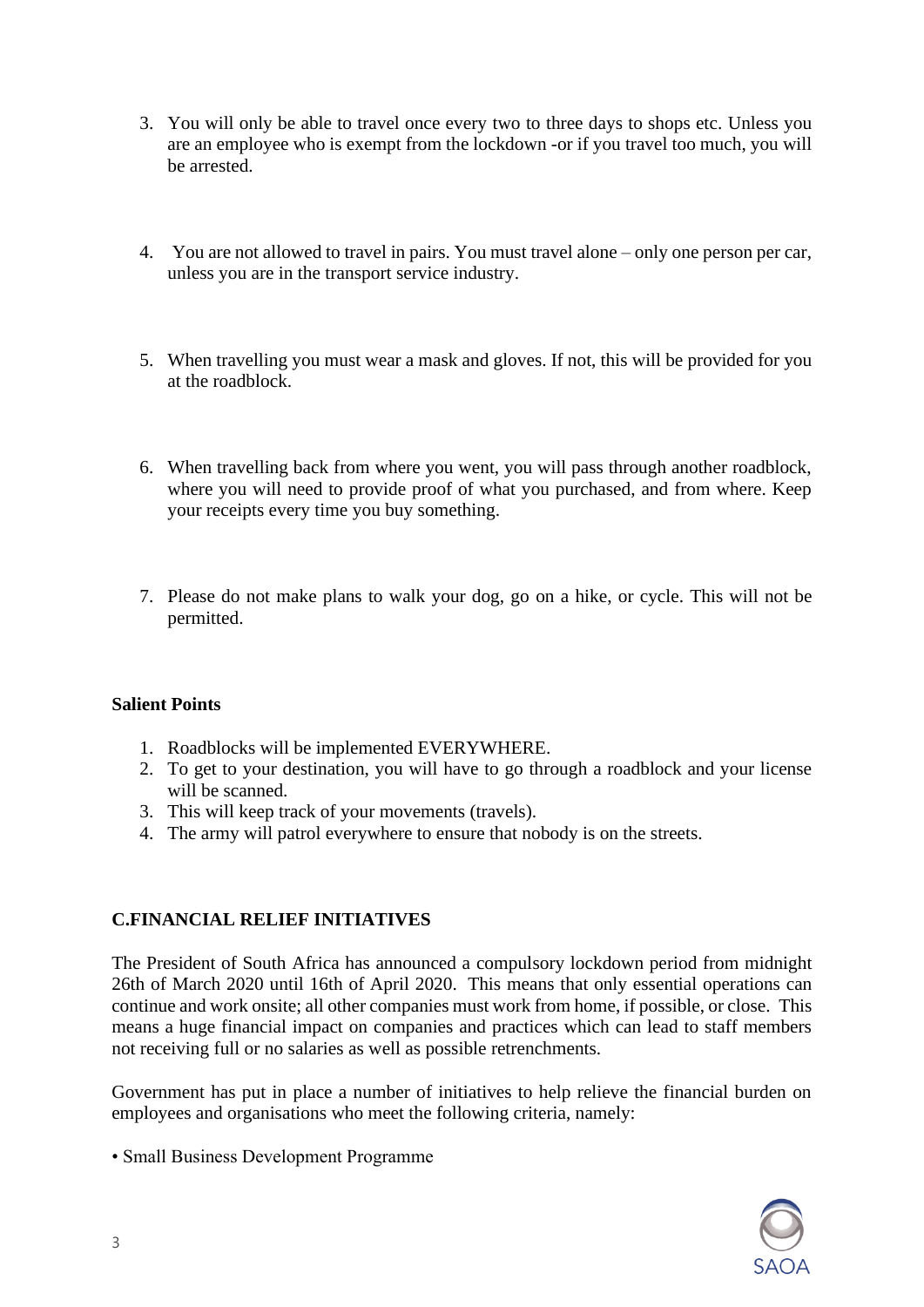- Unemployment Insurance Fund (UIF)
- Temporary Employer/Employee Relief Scheme
- Acceleration of ETI Claims
- 20% PAYE Holdback

#### **Small Business Development Programme**

The state and numerous forums and companies are availing money for businesses that are experiencing financial strain due to the compulsory lockdown. Organisations who meet the following criteria can apply at [https://smmesa.gov.za•](https://smmesa.gov.za/) Businesses which are negatively affected due to the Coronavirus pandemic.

- Companies must be 100% owned by South African Citizens.
- Employees must be 70% South Africans.
- Priority will be given to business owned by Women, Youth and People with Disabilities.
- Be registered and compliant with SARS; and
- Be UIF compliant.

It appears that priority will be given to businesses owned by females, the youth and persons with disabilities.

The following information will be required:

- VAT Number
- PAYE Number
- Tax Number
- Company Registration Number
- Whether Financial or non-financial assistance is required

#### **Unemployment Insurance Fund (UIF)**

The UIF will make funds available to ease the burden on employees who have contracted COVID 19 while working and who are not receiving salaries.

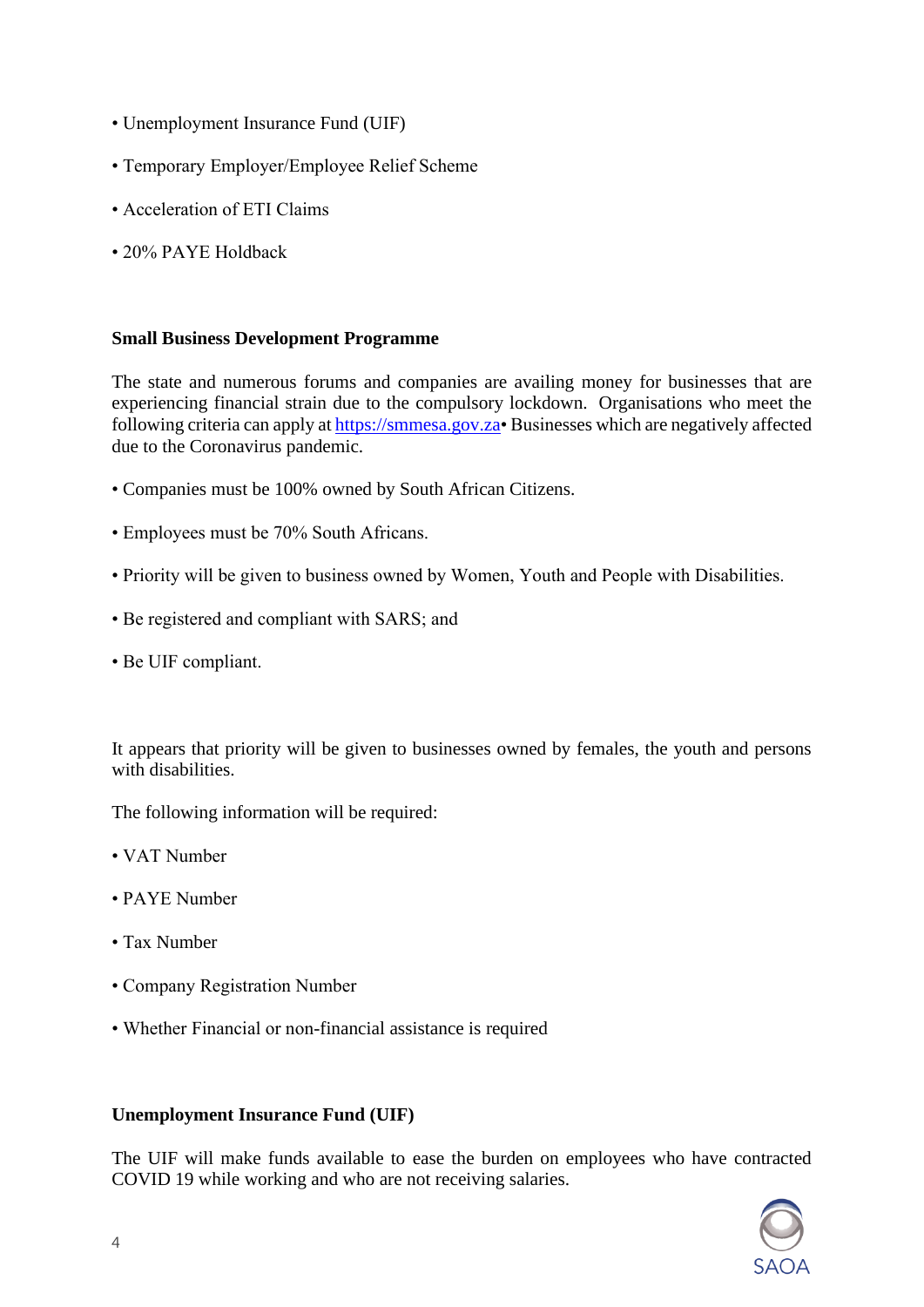For an organisation that wants to claim for the employees whom they will not be able to pay, the following documentation will need to be submitted.

- UI 2.1 (as attached)
- UI19 and UI2.7 (as attached)
- UI2.8 (as attached)

• A Letter from the Employer confirming company shutdown or employee's "temporary layoff" due to the Corona Virus

• Copy of Employees ID

You will also need to phone the Response Team Contact person for your region informing them about the complete shutdown and that the company will not be able to pay salaries.

The same documentation will need to be submitted for employees 'who contract the COVID 19 at work.

## **Temporary Employer/Employee Relief Scheme (TERS)**

The Government has also launched TERS which will assist organisations in one of the following three processes:

- Wage Subsidy from UIF
- Wage Subsidy and Training Interventions for Employees
- Turn Around Solution Intervention

Only organisations that are in distress and meet the following requirements will be able assisted:

• Compliant with UIF. If not compliant sign an undertaking to become compliant in a stipulated timeframe.

• Demonstrate the will to embark upon a turnaround or sustainable programme which will result in job preservation at the expiry of the funding.

The organisation will need to present the following documentation:

- Proof of employment and list of employees
- Salaries of Directors
- Dedicated bank account

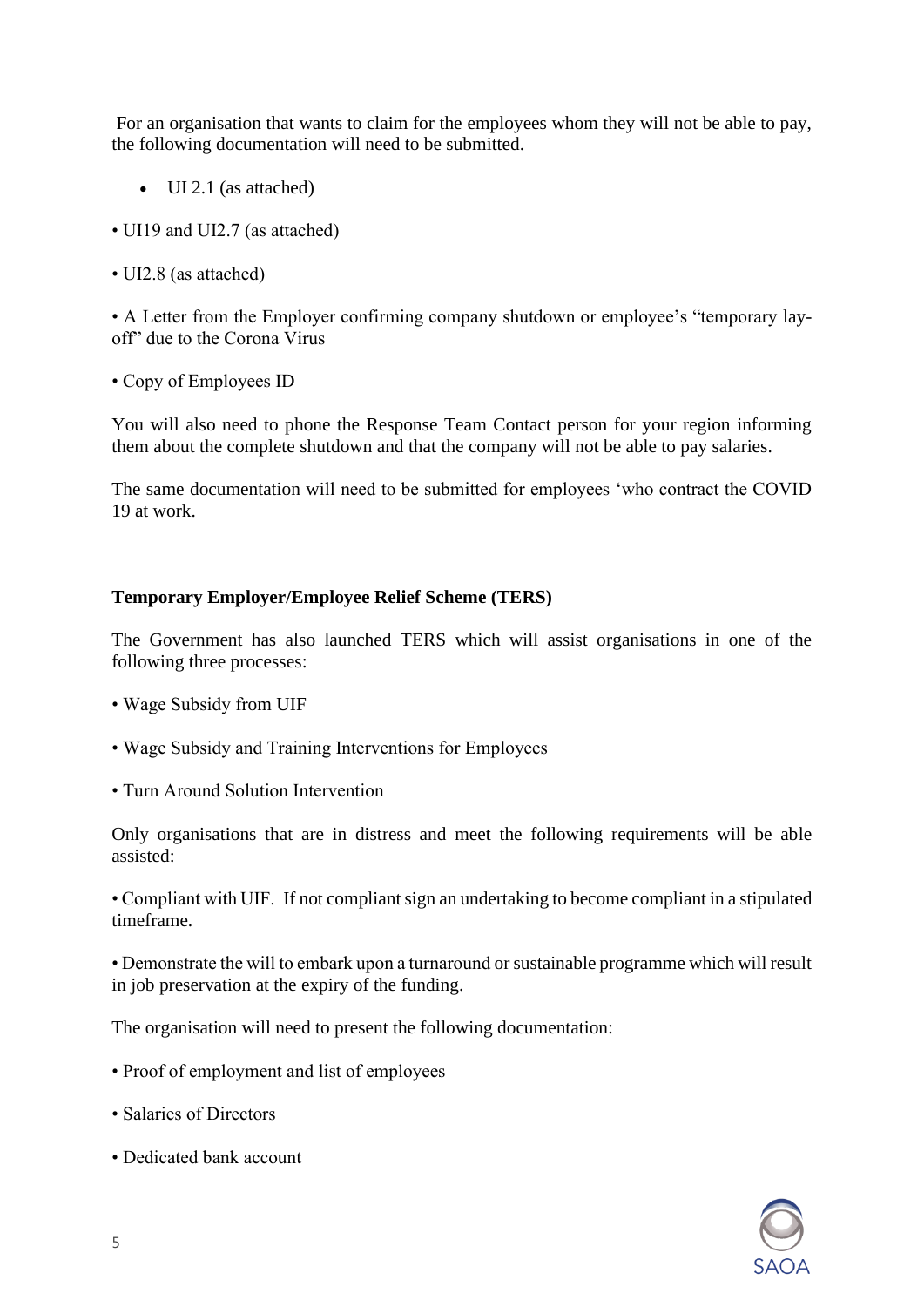- Registration with Central Supplier Database
- Power of Attorney
- Turnaround strategy implementation plan
- Report progress on the implementation plan

## **Acceleration of Employment Tax Incentive (ETI) Claims**

The ETI, implemented in 2014, is an incentive to encourage employers to hire young work seekers

ETI claims will be paid out monthly and not bi-annually. This will assist organisations with paying out wages and salaries for youth registered on the programme.

A further guideline that the government has implemented is that organisation can withhold 20% of their PAYE monthly payments back for the next three months. This will assist organisations with cashflow.

# **TERS Clarified**

On 26 March 2020 the Minister of Employment and Labour published a directive ("Directive") clarifying certain aspects of the Regulations to the Disaster Management Act 57 of 2002.

The Directive is effective from 26 March 2020 for a period of three months and provides:

- Due to the lockdown, employees may be laid off temporarily and may not be paid;
- Whilst employers are encouraged to pay employees during this period they are not obliged to do so;
- Where it is not economically possible for employers to pay employees a special benefit fund has been set up under the auspices of the Unemployment Insurance Fund ("UIF");

A company which has to close its operations for a period of three months or less due to the COVID-19 pandemic will qualify for TERS benefit, provided that:

(a) The company is registered with the UIF;

(b) The company must comply with the application procedure for the financial relief scheme; and

(c)The company's closure must be directly linked to the COVID-19 pandemic.

The benefit shall be de-linked from the UIF's normal benefits and therefore the normal rule that for every four days worked the employee accumulates a one day's credit and the maximum credit days payable is 365 for every four years will not apply.

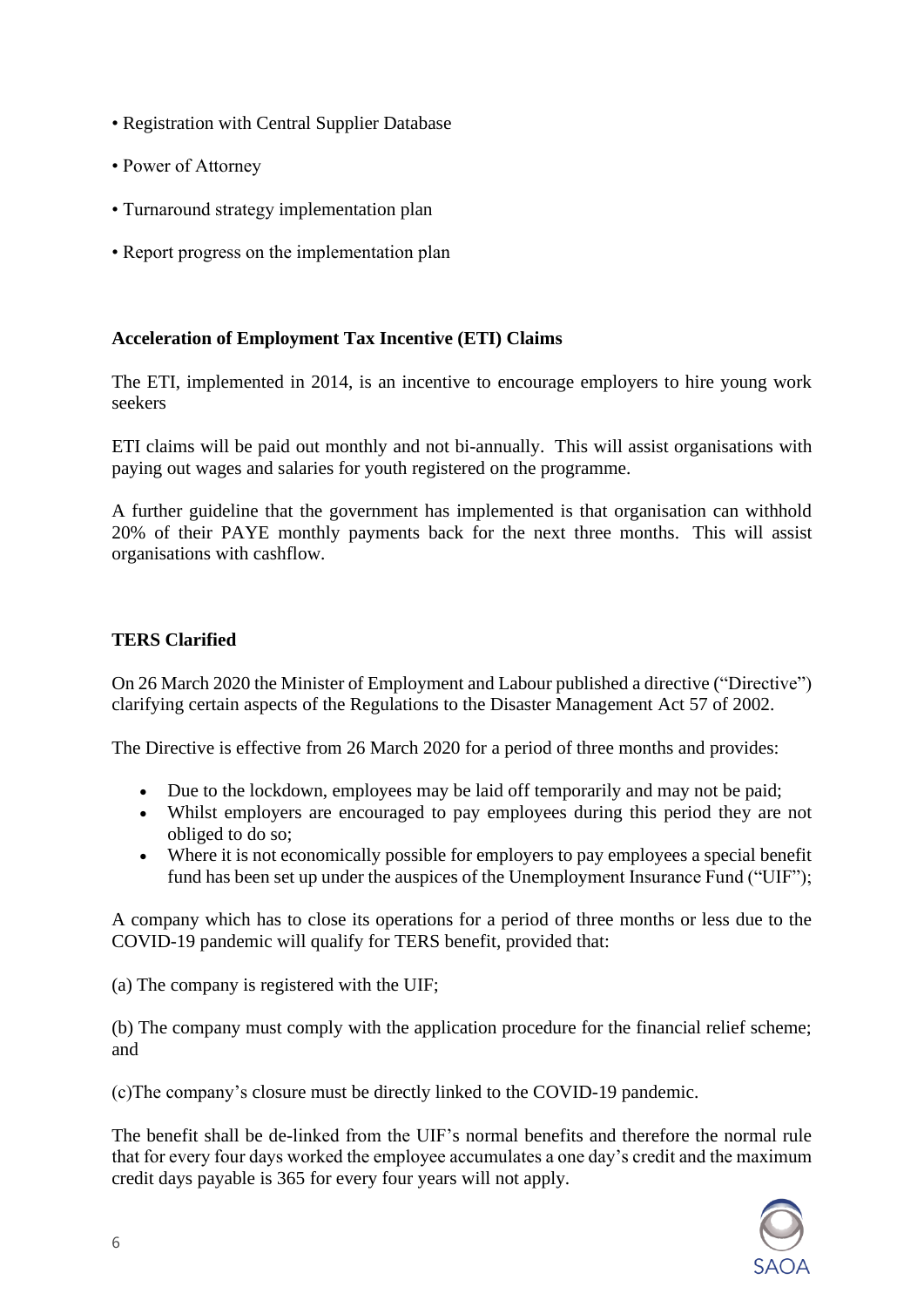The benefit will only be for the cost of salary for employees during the temporary closure.

The salary benefits will be capped to a maximum amount of R17,712 per month per employee and an employee will be paid in terms of the income replacement sliding scale (38%-60%) as provided for in the Unemployment Insurance Act. This is subject to the limitation that at no time will the salary paid fall below the minimum wage provided for in a particular sector. Presumably this would also take into account the National Minimum Wage.

In addition to the above, an employee who is in quarantine for 14 days due to the COVID-19 pandemic will qualify for illness benefits. Where the employee is in an agreed self-quarantine for 14 days then the employer and employee must both submit confirmation of this. Confirmation letters will suffice in this regard. Where the employee is quarantined for a period exceeding 14 days then a medical certificate must be submitted by a doctor for continued payments.

Employers must apply by reporting their closure via email to Covid19ters@labour.gov.za.

An automatic response will be generated setting out the application process. The employer shall be required to submit the following documents:

- (a) Letter of authority from the company; and
- (b) Signed memorandum of agreement from the employer or Bargaining Council with the UIF.

The above provides employers and employees with a form of temporary relief during the upcoming weeks.

#### **Salient Points**

Government has put in place a number of initiatives to help relief the financial burden on employees and organisations, namely:

- Small Business Development Programme
- Unemployment Insurance Fund (UIF)
- Temporary Employer/Employee Relief Scheme
- Acceleration of ETI Claims
- 20% PAYE Holdback

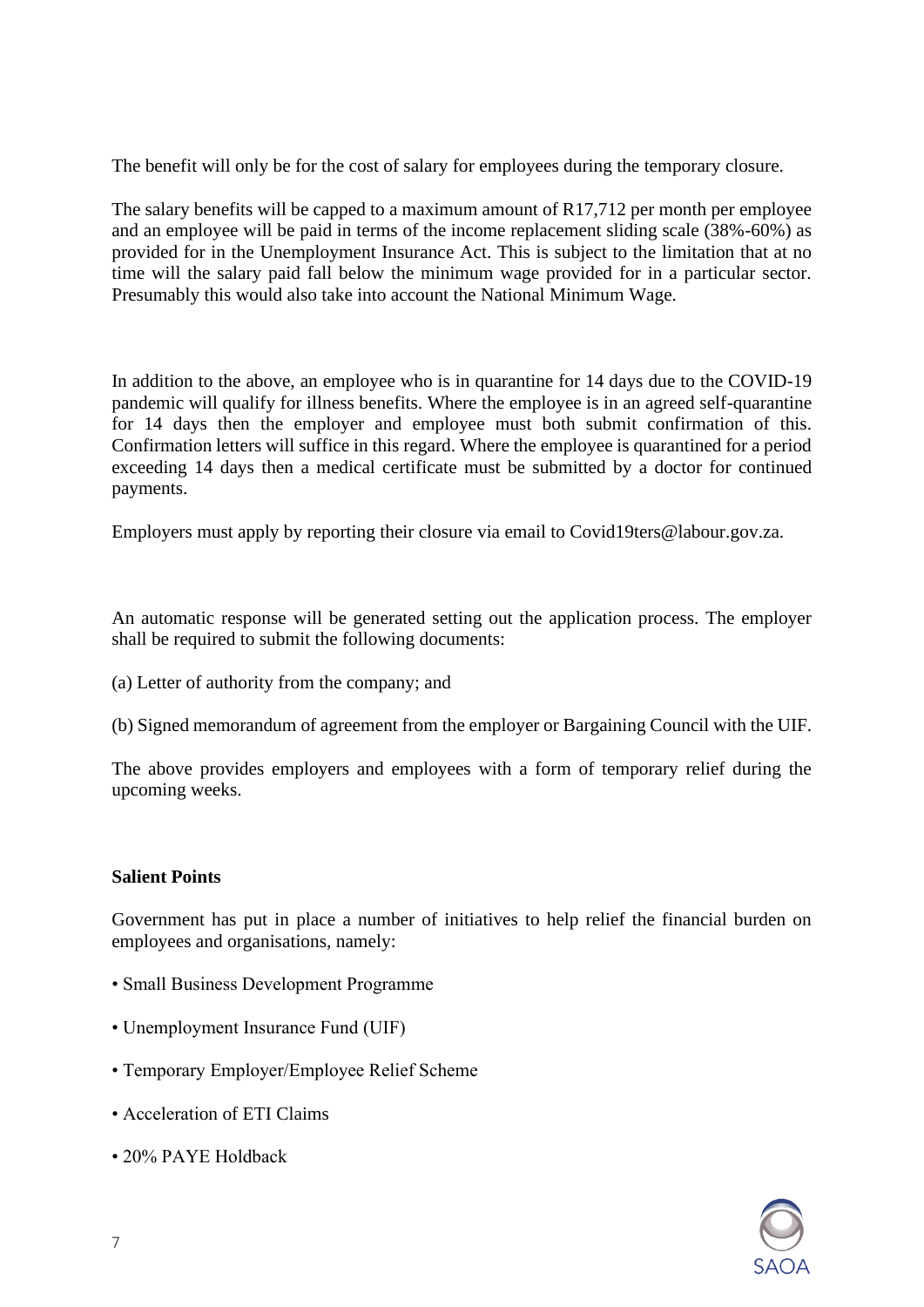## **Some tips to keep yourself safe:**

- Don't assume a text, phone call or email from someone claiming to be your bank is genuine. If you're not sure, contact your Banker directly.
- Never disclose security details (such as your PIN or full password).
- Don't move your money or make a payment to a 'safe account' that we've set up for you. We'll never ask you to do this.
- Don't panic, and don't let yourself be pressured into action.

# **D.LABOUR RELATED MATTERS**

Now that the country faces a shutdown as a result of Covid-19, millions of workers, including practice staff, are concerned about their livelihoods and whether they will still have a job tomorrow, next week or next month. Equally, employers – big and small – are concerned as to whether their businesses will survive the shutdown and beyond.

While the government has appealed to employers to pay their workers during the duration of the shutdown, some businesses have already closed and are laying off workers without any proper consultation or are contemplating closure; some might struggle through and be able to partially pay their workers and some might be able to pay workers during the shutdown.

## **Employer Options?**

There are various options that employers can explore in trying to find some resolution to this as well as a number of government interventions and measures which have either been put in place during this time or have existed and can be applied under such conditions.

This guideline takes into consideration how all parties from unions/workers to employers and the state can utilise these measures or pieces of legislation such as the Unemployment Insurance Fund, the Occupational Health and Safety Act and the Temporary Employer/Employee Relief Scheme (TERS) to name but a few, to minimise hardships, where possible.

The first consideration is how practices can fund this shutdown in terms of payment to employees.

The options available include, for example, viewing the shutdown as annual leave; get agreement on the basis of individual consultation with employees or explore whether agreement could be reached on a pay cut only for the duration of the shutdown. If the employer

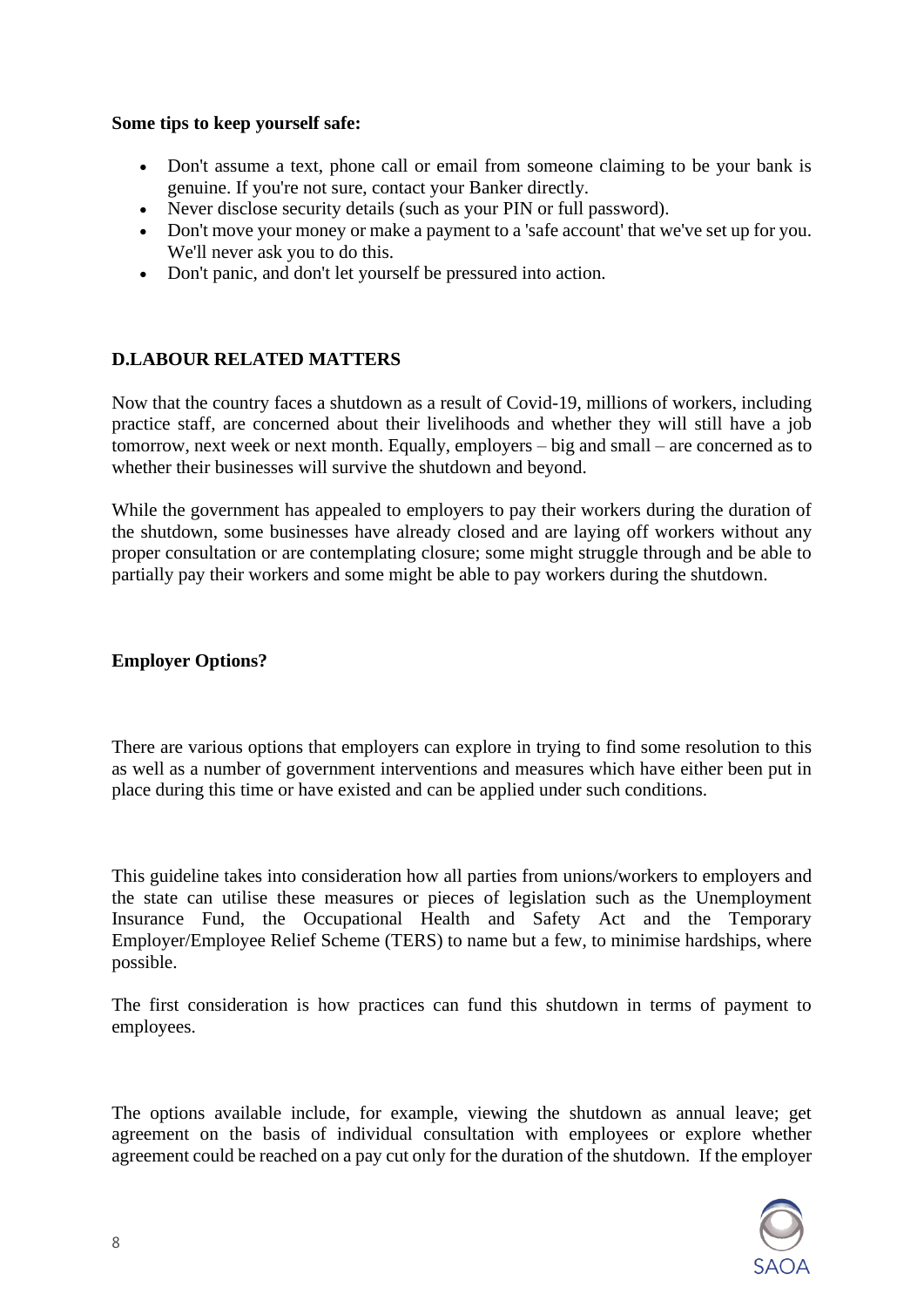cannot pay for the full period, perhaps explore part-payment and then the employee can claim from the Unemployment Insurance Fund.

Possible solutions will differ according to each particular situation. However, where practices cannot pay their employees or can do part-payment, the Minister of Employment and Labour, Thulas Nxesi, has announced measures that the department put in place as required under the current special circumstance relating to Covid-19 and its impact on UIF contributors.

The Unemployment Insurance Fund will compensate affected workers through a new "National Disaster Benefit" and its existing Illness, Reduced Work Time and Unemployment benefits. So, if a practice is forced to shut down and is unable to pay employees, they will pay compensation in the amount equal to National Minimum wage for three months – which is R3,500 a month per employee, or if an employer cannot pay employees during the shutdown then employees can claim up to R3,500 a month.

The UIF has provision to pay a compensatory amount for partial employment or where an employer can only pay a partial amount (and this could be applicable during the shutdown). So, if an employer is reducing the working days from for example five days per week to three days per week, an employee could then claim for the two days for which

the employer may not be able to pay. This is one way of reducing payroll and preserving cash flow. In the same vein, the employee can claim for the amount that the employer has not been able to pay during the shutdown.

## **In summary**

- An employer who cannot pay his/her employees for this period can apply for the National Disaster Benefit from the UIF.
- This benefit will be delinked from the UIF's normal benefit structure and this benefit will be at a flat rate equal to the national minimum wage (R3,500) per employee for the duration of the shutdown or a maximum of three months, whichever period is the shortest.
- If an employee is ill, temporarily laid off or unemployed for longer than three months, the normal UIF benefits will apply.

The UIF has a sophisticated online system. Employers can assist employees by completing the correct forms and lodging them quickly. Employees should also be permitted internet access (and where required assisted) to submit such an application online. Employers should of course ensure all UIF payments are up to date.

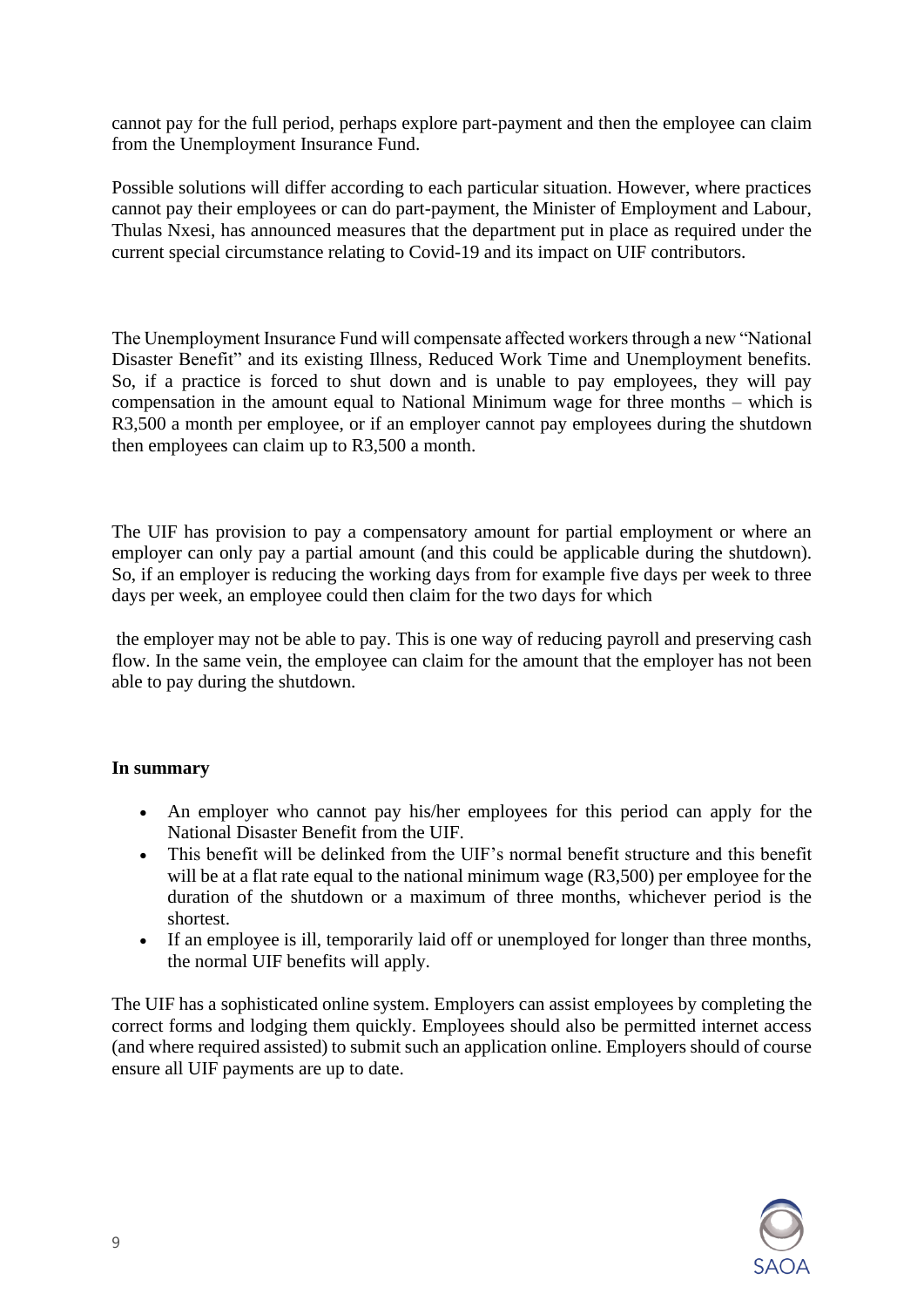## **What about situations where an employee was on sick leave at the time of the shutdown or was in his/her 14-day self-quarantine? Does the annual shutdown count as sick leave or what kind of leave is this?**

The Minister of Employment and Labour was exploring the implementation of special leave; however, at this point there is no "special" leave provision in these laws. Under normal conditions, the UIF pays out for sick leave after an employee has been on sick leave for seven days. In such a situation, the employee will need to get a doctor's certificate, but if an employee has been self-isolating, he or she cannot prove they were sick, per se.

Under the new extraordinary provisions, the UIF will pay sick leave if self-quarantined on presentation of a letter from the employer and employee in place of a medical certificate. A confirmation letter from both the employer and employee must be submitted together with the application as proof that both the employer and employee have agreed to the 14 days special leave. Under such conditions, employers must ensure that they assist employees as far as possible to be able to claim.

The outstanding issue here is what kind of leave applies if an employee is still on sick leave or in self-quarantine when the shutdown happens?

The sick leave provisions as set out should apply and the employee would be entitled to claim the quarantine period as sick leave in terms of the UIF extraordinary provisions. If they are then diagnosed with Covid-19 then usual sick leave provisions will kick in after that.

While these provisions now exist, the current UIF infrastructure could be put under severe strain in the current crisis. As a result, various unions and employers are exploring whether payment to workers could be made through the bargaining council administered funds such as the sick pay funds, where they exist.

As described above, a further provision provided for which is linked to the UIF but is administered by the Commission for Conciliation Mediation and Arbitration (CCMA) where employers could seek some form of relief is the Temporary Employer/Employee Relief Scheme (TERS). This scheme came into effect in December 2019 and applies to companies in distress.

If a company is deemed to be in distress, it can apply to the CCMA to seek a TERS allowance through the single adjudication committee process by the previously mentioned departments. However, under the current conditions, where companies can make a case that they have been directly affected by Covid-19, they could apply for a TERS allowance.

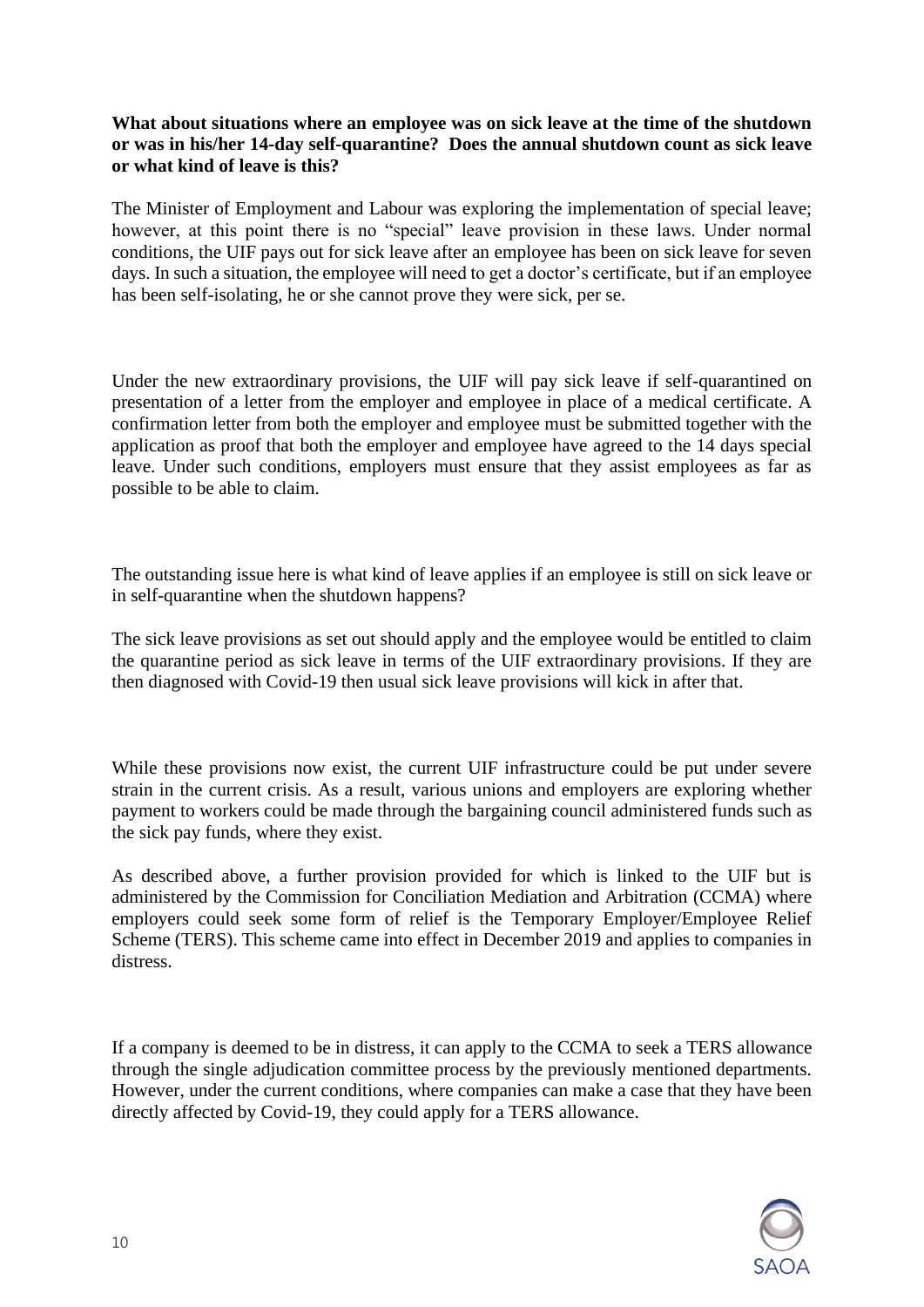The TERS has its origins in the Training Layoff Scheme which emerged out of the 2008 global financial crisis and has been the subject of negotiations in the build-up to and post the 2018 Presidential Jobs Summit.

In effect, a distressed company – if UIF compliant – can seek to obtain a wage subsidy (and or training interventions) through this scheme. In the event that an application is approved, the UIF could pay out, within five days of the company's application being successful, TERS allowances for each employee to a monthly amount not exceeding R17,242.

Finally, there is another piece of legislation which parties could explore in the event that certain categories of employees get sick while at work and can seek compensation.

The Occupational Health and Safety Act 85 of 1993 states that an employer has an absolute legal obligation to create a place of safety for your employees. Hence, the law imposes a duty on the employer to ensure employees minimise exposure and, under our current situation, it would be the spread of the virus which would have applied to all employees until the shutdown.

However, this will now apply to employees who are in designated services and are expected to work. The Compensation Commissioner, in terms of the Compensation for Occupational Diseases Act, recently issued guidelines on what they will and will not consider occupational disease. Important to note is the inclusion of employees who may not ordinarily be those acquiring occupational diseases at this time like healthcare workers would be.

These medium risk employees include those exposed through ongoing community activities with high density population activities such as doctors' waiting rooms, schools, large retailers, government advice centres, or if the disease was contracted due to international travel for work.

There is a procedure to follow and if the fund accepts responsibility the fund would pay medical expenses and up to 30 days sick leave/compensation. However, they would NOT be paying the quarantine period. This is for UIF.

## **What about domestic workers and those workers who are working during this period?**

Obviously as an employer the ideal would be to send your worker home to be with their family on full pay. However, there may be instances where employers themselves are losing their jobs as employees and may not be able to do this. Alternatively, they could be employed in one of the essential services and hence they will require assistance at home while they are caring for people or supporting the economy. As with all employment processes, an open discussion and agreement is best practice.

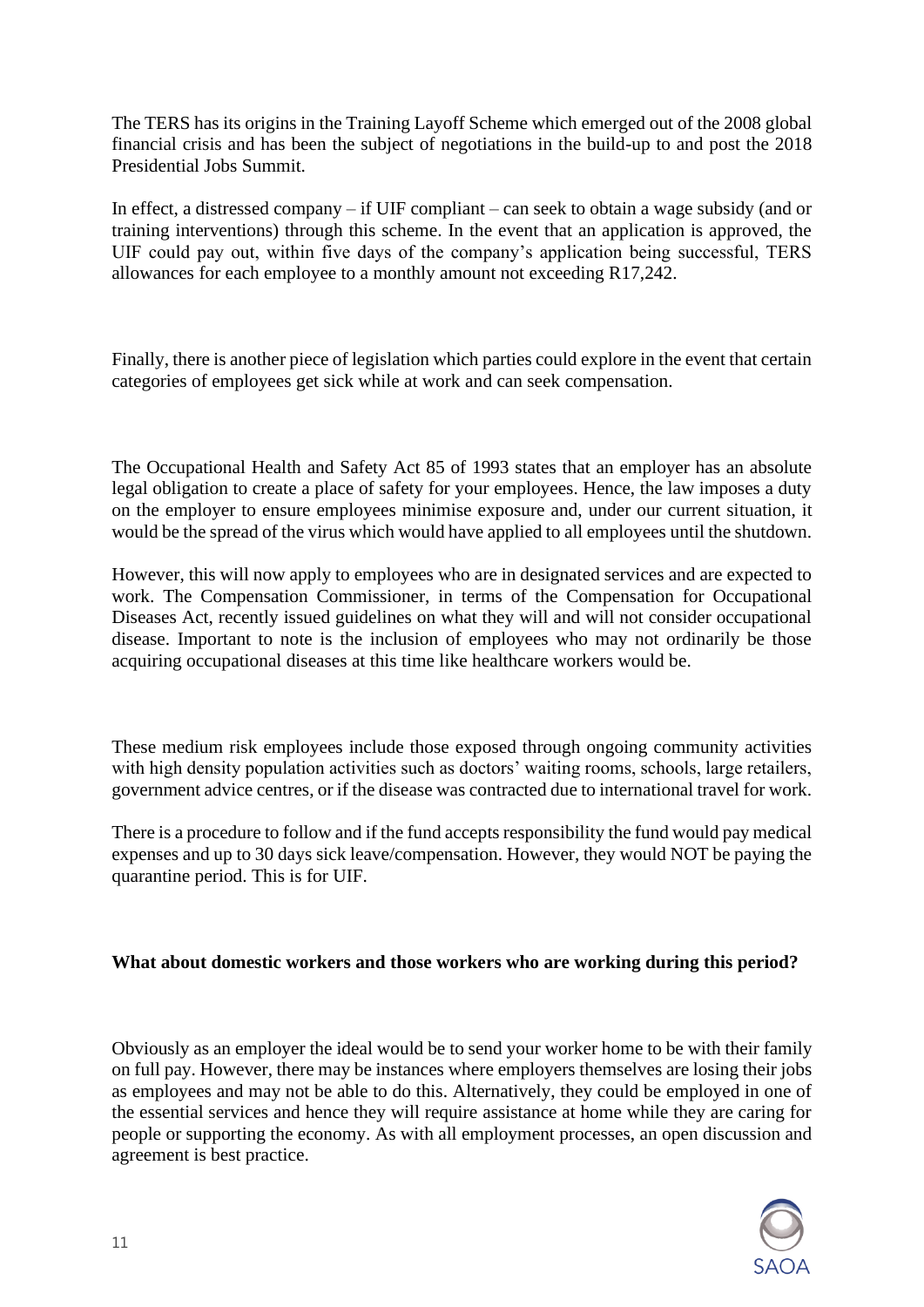If the employer (of a domestic worker, for example) is facing financial constraints, then he/she should advise his/her employee and agree on an arrangement which could include a temporary layoff during this period. The employee will be able to claim the national minimum wage from the UIF disaster fund. If a company is designated as an essential service, it will need to reach an agreement that does not infringe on the "lockdown" regulations, or labour rights of the employee.

Amid the heightened tensions and anticipated hardships that our society will face, workplace conflict could arise and it will require employers and unions or employee representatives to have some hard and difficult conversations to reduce the impact of what could emerge in the months ahead and not just during the 21-day shutdown.

# **E.THE NATIONAL DISASTER BENEFIT (NDB) AND TEMPORARY RELIEF SCHEME SERVICES (TERS) CLARIFIED**

In essence, the initial declaration of a National Disaster by the SA President, and subsequently the lockdown, presents employers with economic challenges. With reference to management of staff, the following options could be considered by employers.

- 1. Retain staff with full pay, particularly in situations where staff are still able to work from home.
- 2. Use annual leave entitlements in lieu of time off from work
- 3. Unpaid leave where staff may apply for UIF relief,

During the 21-day lockdown, primarily non-essential businesses will be forced to shut down, meaning workers in those companies will be required to either stay away from work or alternatively work from home.

The nature of some businesses – such as optometric practices makes it impossible for workers to work from home and impacts the employer and employee, likened to a temporary retrenchment or a layoff.

The government has set up a fund for employers and employees to mitigate such circumstances: Temporary Relief Scheme Services (TERS) and a National Disaster Benefit (NDB).

NDB applies to employers who may, as a direct result from the Covid-19 pandemic, close their business for a particular period and send employees home.

This constitutes a temporary layoff and is not related to TERS at all.

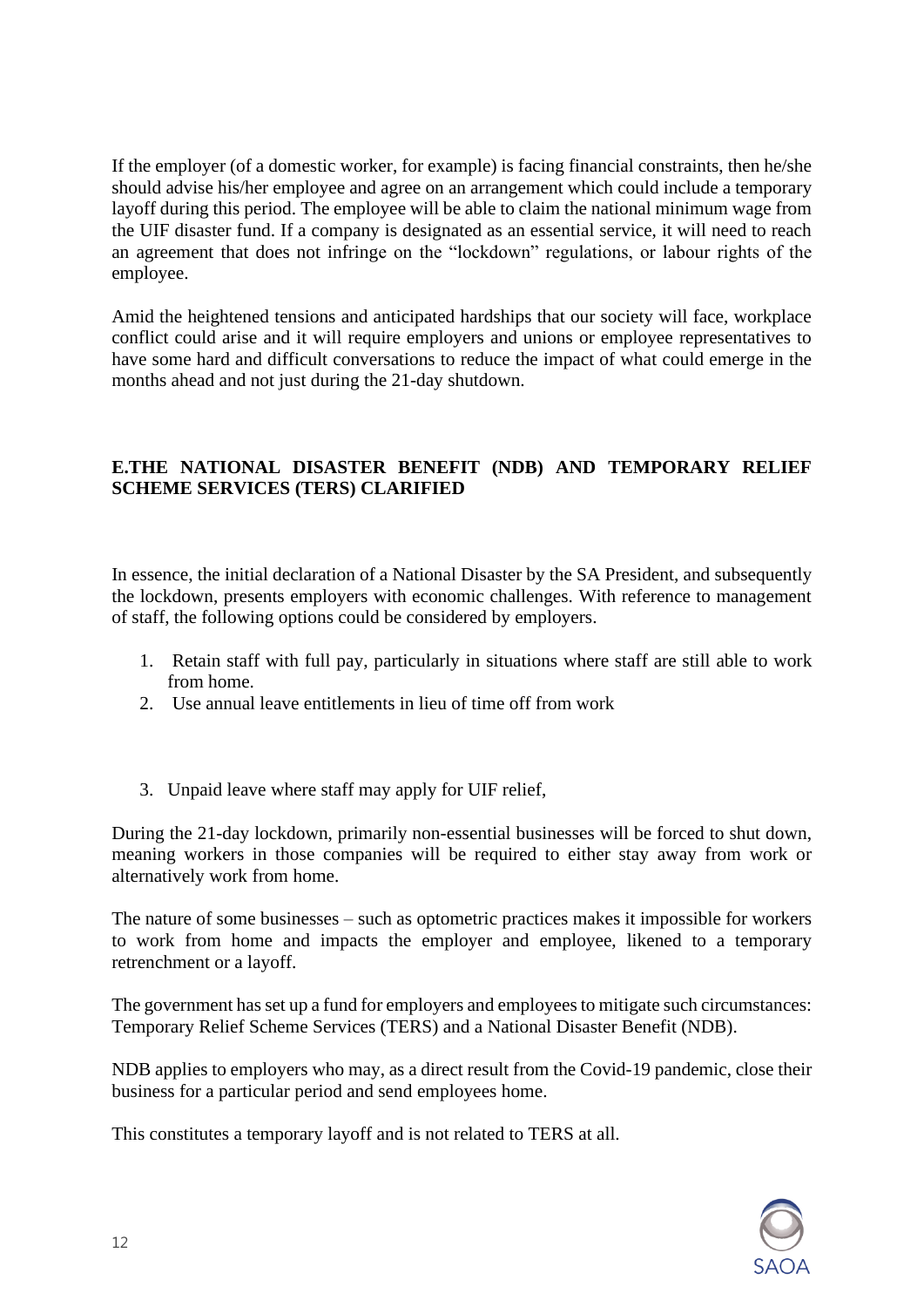In the event that the employer is unable to pay employees, they may apply for the "National Disaster Benefit" from the Unemployment Insurance Fund in respect of reduced work-time, illness or unemployment benefits.

The CCMA says:

In response to the several enquiries we have received regarding options available to the labour market in respect of TERS and S189A applications, please note the below for clarity purposes**:**

# **1. TERS Applications:**

The process for applying for relief in terms of participation in the Temporary Relief Scheme is retained in the current format. That is:

- A TERS agreement must be concluded
- The TERS application must be made in the prescribed format (form to be completed) with all supporting documentation to the following mail address with supporting documentation at TERSapplication@ccma.org.za

The following criteria still applies:

- Business distress drop in revenue as reflected in the audited financial statements or most recent management accounts and labour costs as a high percentage of operation costs
- Employee distress the likelihood of retrenchment, short-time, and /or any other layoff
- Operational distress example, occasioned by a prospective business (order book) that places the business and employees at risk in anticipation of new business such as retooling for new production lines etc.

Once the application is received, the application is then considered by the Single Adjudication Committee (SAC) for a recommendation.

## 2. TERS Applications during Covid-19

The same process applies as above. This applies to scenarios that are brought about by the pandemic that could lead to:

- Business closure
- Retrenchments

All the qualifying criteria are still applicable and the administrative process for application remains the same. It is likely that applications will be made as a consequence of the adverse impact of Covid-19 in the next 4 to 6 months and thereafter.

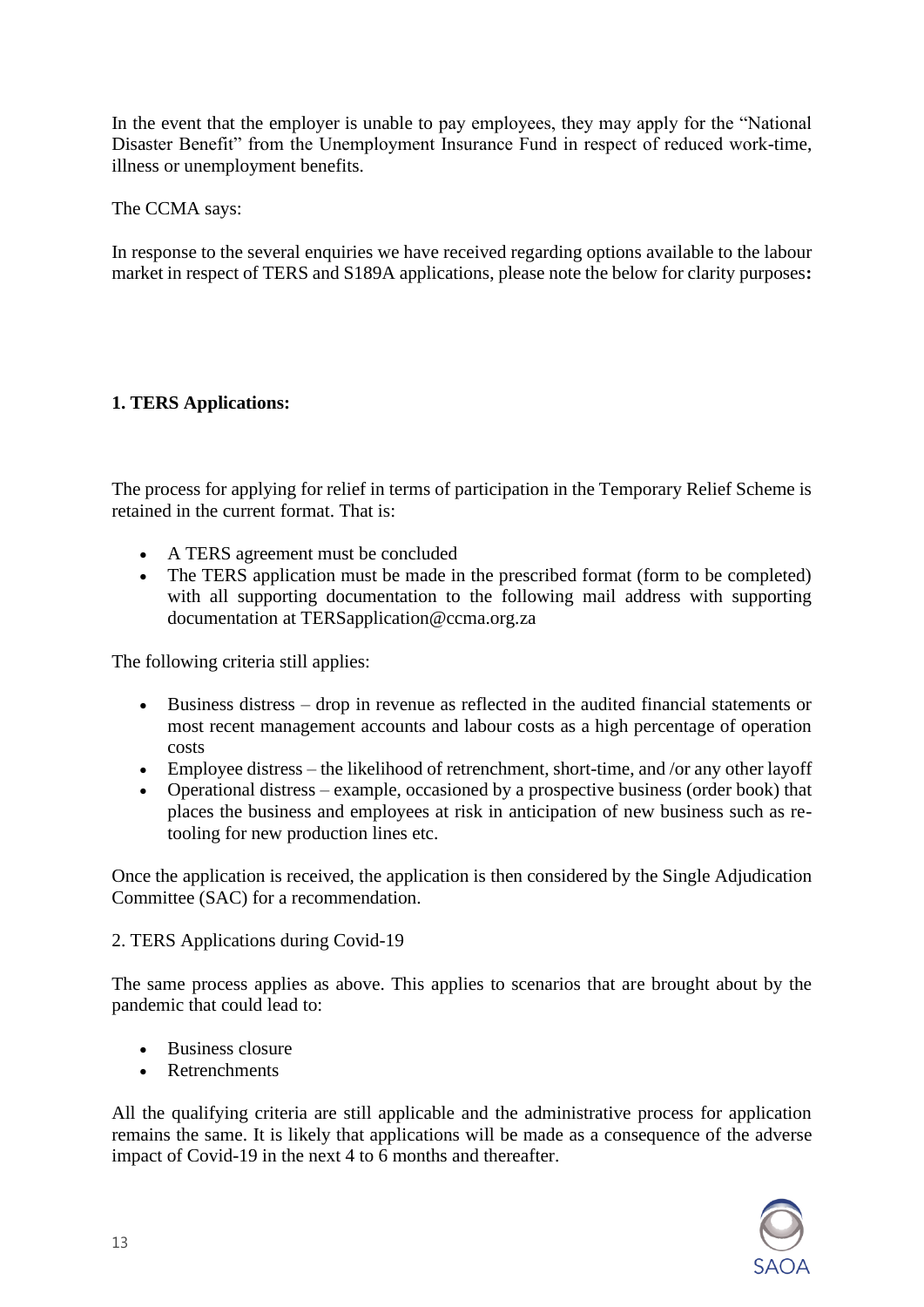Note: The TERS process is not applicable to the 21 days shutdown.

Businesses and employers in distress wishing to apply for TERS are urged to email: **[TERSapplication@ccma.org.za](mailto:TERSapplication@ccma.org.za)**

3. Essential Services

Users and Stakeholders requiring essential service-related assistance or advice, kindly email: **[ZamangwevuM@CCMA.org.za](mailto:ZamangwevuM@CCMA.org.za)**

or **[BeverlyR@CCMA.org.za](mailto:BeverlyR@CCMA.org.za)**.

4. Relief available during the period of shutdown – National Disaster Benefit (NDB)

This applies to employers who may, as a direct result from the current coronavirus (Covid-19) pandemic close their business for a particular period and send employees home. This constitutes a temporary layoff and is not related to TERS at all.

In the event that the employer is unable to pay employees, they may apply for the "National Disaster Benefit" from the Unemployment Insurance Fund in respect of:

- Reduced worktime;
- Illness: or
- Unemployment benefits.

The party making this enquiry will be directed to the nearest UIF (DEL) centre or will be required to access their website (http://www.labour.gov.za/contacts). The CCMA has no role to play in this process. In order to ensure that relief is considered, parties who have adequate reserves or contingency plans in place should be encouraged to delay any application so that the most urgent applications are attended to.

In accordance with the "Easy-Aid for Corona" Guide for employer issued by the Department, in the event an employer decides as a direct result of the Covid-19 pandemic to close their business for a period and send employees home, then the reduced work time benefit may be applied for.

As part of the application for the benefit, a letter from the employer confirming the company shut down or employee's 'temporary lay-off' due to the Corona Virus must be included. The maximum benefit will be paid as per the benefit structure if the employer makes zero payment to the employee during the shutdown period. However, if payment is made during the shutdown period, then the benefit will be reduced accordingly.

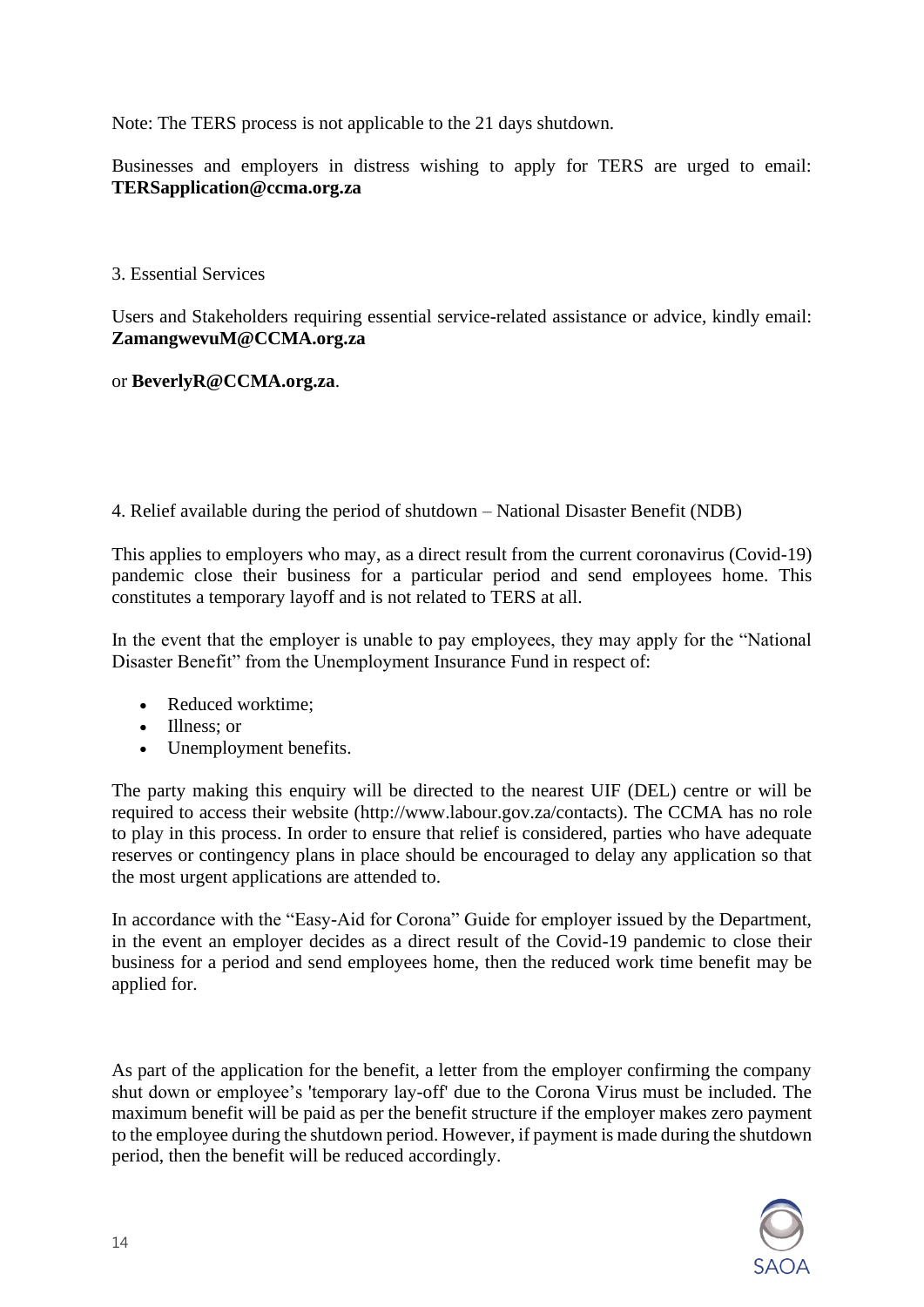Where a company opts to close for a short period, the employer is requested to inform the Department so that it can dispatch its provincial rapid response team to assist with the application and payment of this benefit type.

Where an employee has been quarantined for 14 days or longer, the Illness Benefit will apply. To apply for the Illness Benefit, a confirmation letter from both the employer and employee must be submitted together with the application as proof that both the employer and employee have agreed to 14 days 'special leave'.

In this instance, the letters will stand in place of a medical certificate as it is anticipated that the beneficiary would have self-quarantined without prior consultation with a medical practitioner. Benefits will be paid based on these letters. However, should an employee be quarantined for more than 14 days, a medical certificate from a medical practitioner must be submitted together with the relevant forms.

In the event a UIF contributor passes on from Covid-19, death benefits are paid to the beneficiaries of the deceased. People eligible to apply for the death benefits are the spouse, life partner, children and nominated persons, in that order.

In relation to the Reduced Work Time Benefit, the Illness Benefit and the Death benefit, the normal rule that for every four days worked the employee accumulated one credit day and maximum credit days payable is 365 for every four completed years will apply.

#### **Salient Points**

- A TERS agreement must be concluded
- The TERS application must be submitted in the prescribed format
- The process applies to scenarios brought about by business closure, retrenchments, etc.
- TERS is not applicable to the 21-day lockdown

# **F. DEPARTMENT OF EMPLOYMENT AND LABOUR: GUIDELINES TO DEAL WITH COVID-19 AT WORKPLACES**

**?**

The Department of Employment and Labour has appealed to employers to use the prescriptions of the Occupational Health and Safety (OHS) Act of 1993 in governing workplaces in relation to Coronavirus Disease 2019 COVID–19.

The OHS read with the Hazardous Biological Agents Regulations requires the employer to provide and maintain as far as is reasonably practicable a working environment that is safe and without risks to the health of employees.

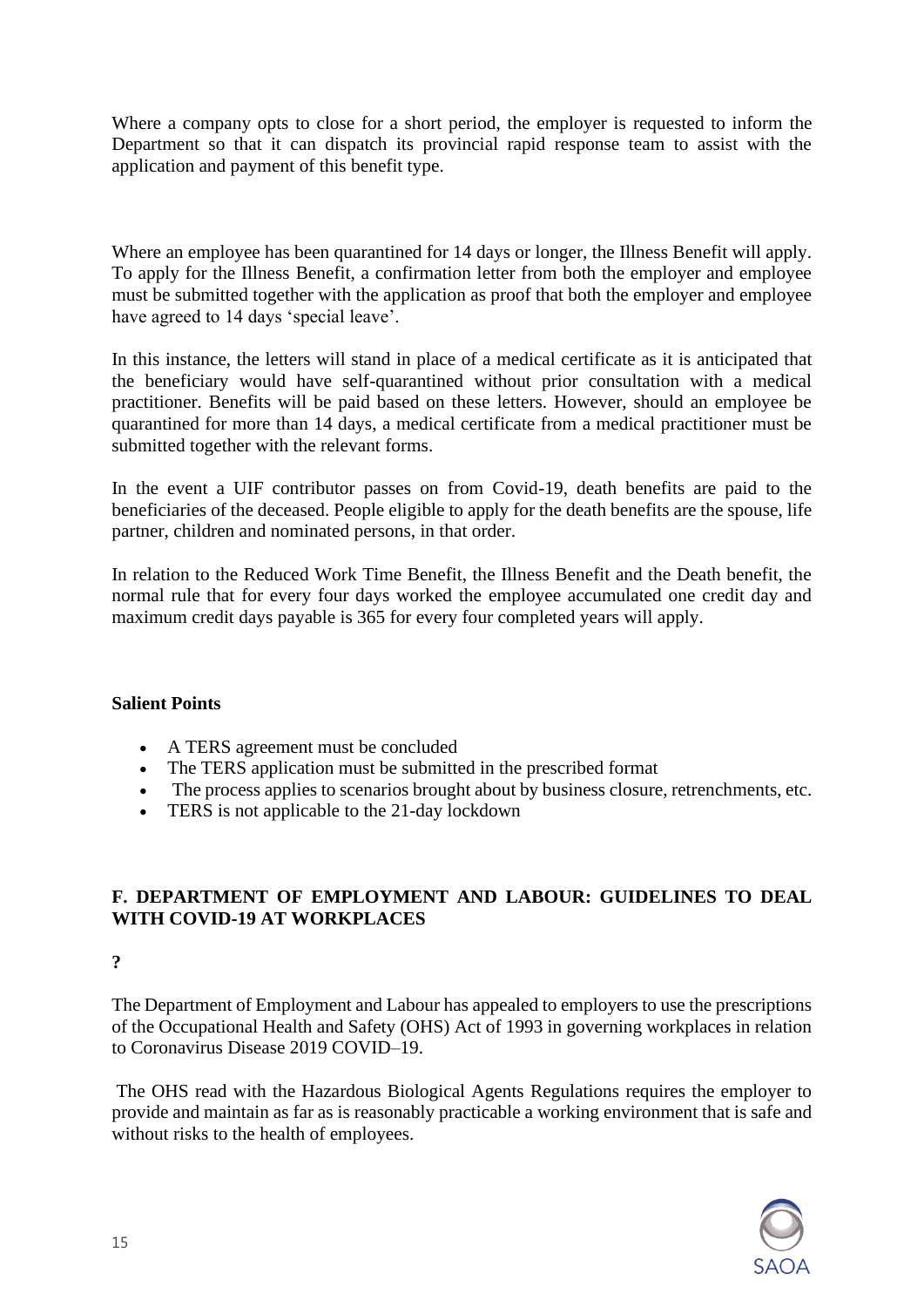**"**Section 8(2)(b) requires steps such as may be reasonably practicable to eliminate or mitigate any hazard or potential hazard before resorting to personal protective equipment (PPE). However, in the case of COVID–19, a combination of controls is required, although the main principle is to follow the hierarchy of controls.

"However, before the implementation of control measures, current risk assessments need to be reviewed and updated, taking into account the new hazards posed by exposure to COVID-19 in the workplace. This is in accordance with Section 8 (2) (d) of the OHS Act".

The Department wishes to appeal to employers who have not prepared for pandemic events to prepare themselves and their workers as far in advance as possible of potentially worsening outbreak conditions. The Department advises employers to "go back to basics" by conducting hazard identification and risk assessment to determine the level of risk exposure and communicate to all workers.

**The Department has developed a COVID-19 guideline. This COVID-19 planning guidance was developed based on traditional infection prevention and occupational hygiene practices. It focuses on the need for employers to implement the following:**

Engineering controls

- isolating employees from work-related hazards,
- installing high-efficiency air filters,
- increasing ventilation rates in the work environment and
- installing physical barriers such as face shields to provide ventilation.

Administrative controls

These controls require action by the employee and employer. Examples of administrative controls include:

- encouraging sick workers to stay at home.
- minimizing contact among workers,
- clients and customers by replacing face-to-face meetings with virtual communications e.g. conference calls, Skype, etc.
- minimising the number of workers on site at any given time e.g. rotation or shift work.
- discontinuing nonessential local and international travel.
- regularly check travel advice from the Department of Health at: [www.health.gov.za;](http://www.health.gov.za/)
- developing emergency communications plans, including a task team for answering workers' concerns and internet-based communications,
- if feasible, providing workers with up-to-date education and training on COVID-19 risk factors and protective behaviours (e.g. cough etiquette and care of PPE).

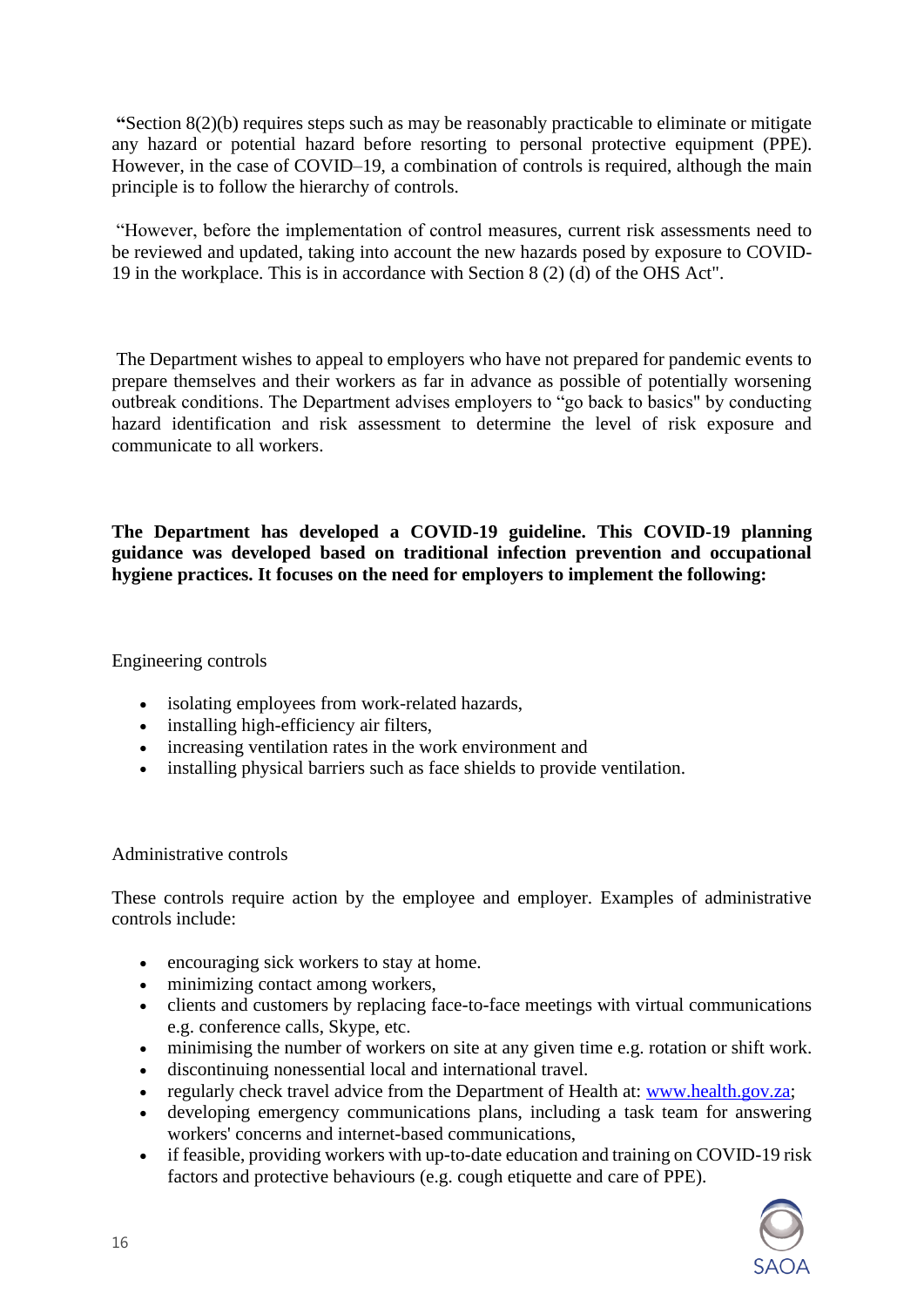- training workers who need to use protective clothing and equipment on how to put it on, use/wear it and take it off correctly, including in the context of their current and potential duties.
- Training material should be easy to understand and available in the appropriate language and literacy level for all workers.

## Safe Work Practices

These include procedures for safe and proper work used to reduce the duration, frequency, or intensity of exposure to a hazard. Provide resources and a work environment that promotes personal hygiene. For example:

- no-touch refuse bins,
- hand soap.
- alcohol-based hand rubs containing at least 70 percent alcohol,
- disinfectants, and disposable towels for workers to clean their hands and their work surfaces,
- regular hand washing or using of alcohol-based hand rubs, and
- display handwashing signs in restrooms**.**

## Personal Protective Equipment (PPE)

Whilst engineering and administrative controls are considered more effective in minimizing exposure, PPE may also be needed to prevent certain exposures. Examples of PPE include:

- gloves,
- goggles,
- face shields,
- face masks.
- gowns,
- aprons,
- coats,
- overalls,
- hair and shoe cover and
- respiratory protection, when appropriate.
- Employers should check the NICD website regularly for updates about recommended PPE. **www.nicd.ac.za**

Employers and workers should use this planning guidance to help identify risk levels in workplace settings and to determine any appropriate control measures to implement. Additional guidance may be needed as COVID-19 outbreak conditions change. In the event that new information about the virus, its transmission, and impact, becomes available you may have to modify your plans accordingly.

For employers who have already planned for influenza outbreaks involving many staff members, planning for COVID-19 may involve updating plans to address the specific exposure risks, sources of exposure, routes of transmission, and other unique characteristics of respiratory infections (i.e., compared to influenza virus outbreaks).

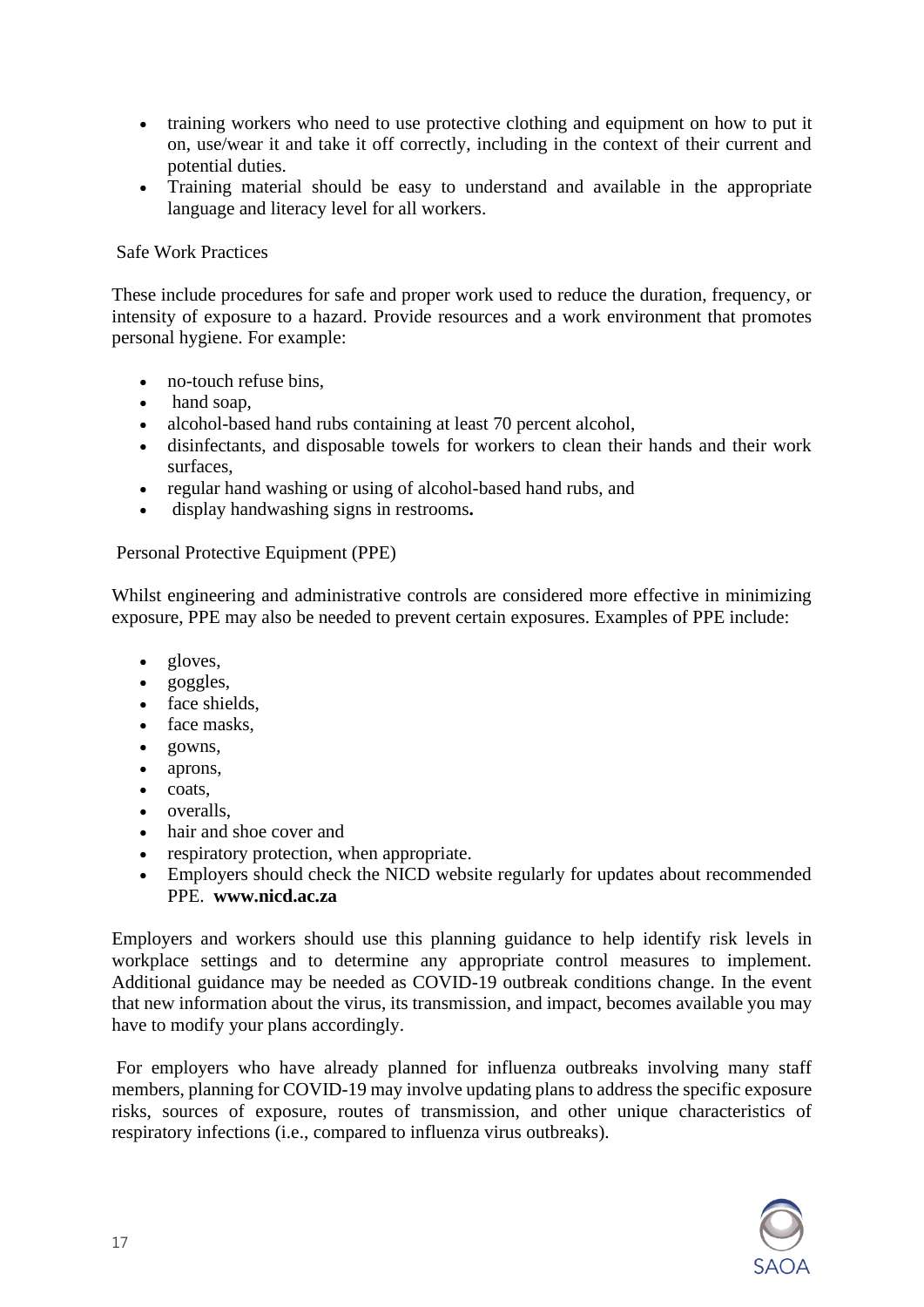In the case of suspected exposure contact the coronavirus hotline in **South Africa: 0800 02 9999**

The Department of Employment and Labour will for now keep its labour centres opened. The Department has put in place a Crisis Management Team which will be guided by the Department's business continuity plan. The Crisis Management Team will meet every day at 09h00 to assess the situation and put measures in place to promote health and safety of staff and its clients.

The queues at labour centres and services provided will be managed to adhere to the 100 people not gathering in one place at the same time.

#### **For more information contact:**

**Teboho Thejane, Departmental Spokesperson: 082 697 0694 or Teboho.thejane@labour.gov.za** 

## **Salient Points**

- 1. The Department of Employment and Labour has appealed to employers to use the prescriptions of the Occupational Health and Safety (OHS) Act of 1993 in governing workplaces in relation to Coronavirus Disease 2019 COVID–19.
- 2. The Department has developed a COVID-19 guideline which encompasses the following
- 2.1. Engineering Controls
- 2.2. Administrative controls
- 2.3. Safe work practices
- **2.4.** Personal Protective Equipment (PPE)

## **G. COMMONLY ENCOUNTERED LABOUR RELATED Q's and A's**

Here are some answers we have sourced to the most common questions being asked right now:

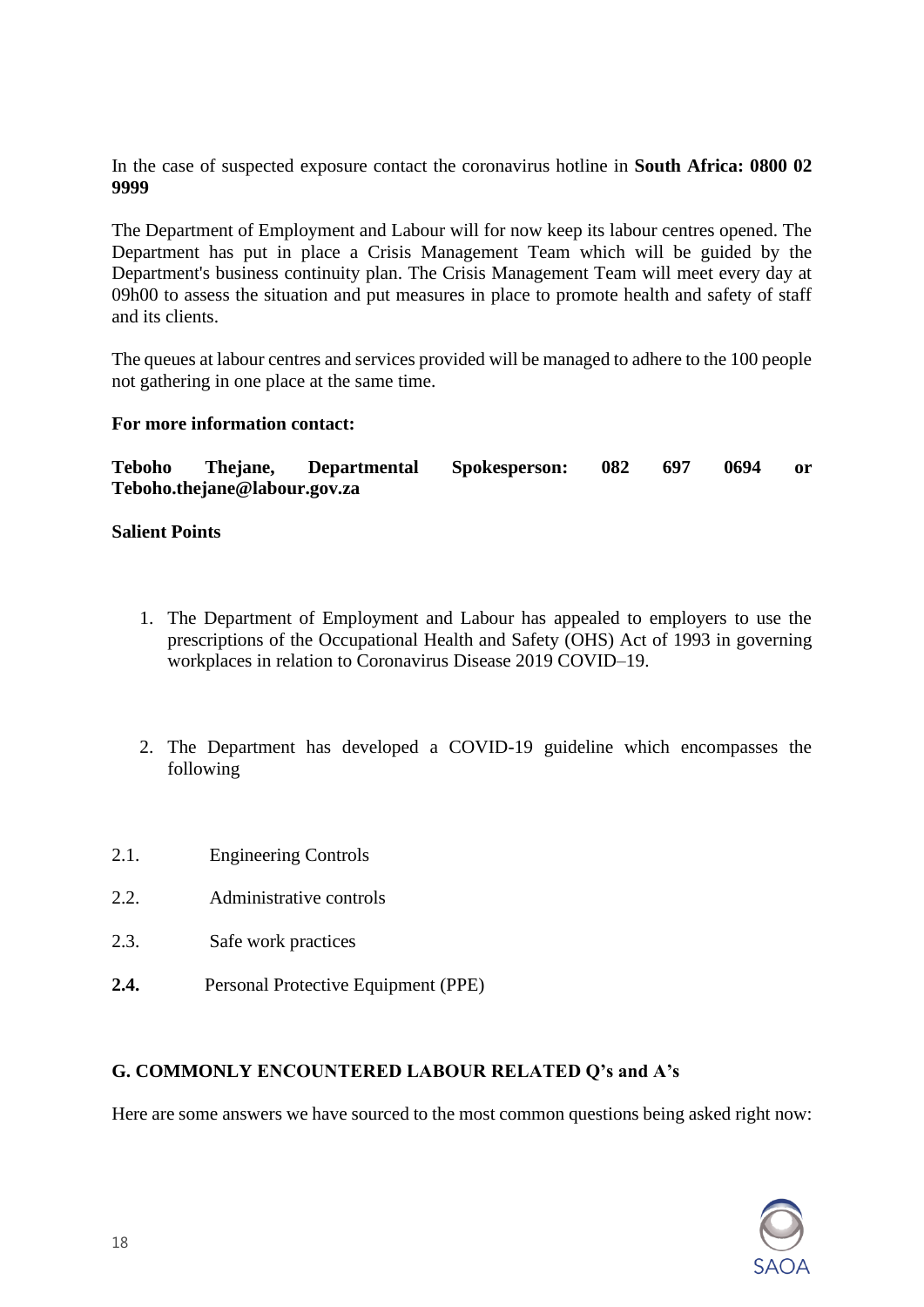## **What is an employee's sick leave entitlement?**

The Basic Conditions of Employment Act ("BCEA") regulates sick leave entitlement. Each permanent employee is entitled to a "sick leave cycle" for every 36 months' employment with the same employer. During every sick leave cycle, an employee is entitled to an amount of paid sick leave equal to the number of days the employee would normally work during a period of six weeks. Usually (for an employee who works 5 days a week), this equates to 30 days' sick leave per 36 months of employment.

## **Must an employee be paid for sick leave?**

An employer must pay an employee for sick leave: a) the wage the employee would ordinarily have received for work on that day; and b) on the employee's usual pay day.

## **When is an employer not required to pay sick leave?**

An employer is not required to pay an employee for sick leave if the employee has been absent from work for more than two consecutive days or on more than two occasions during an eightweek period and, on request by the employer, does not produce a medical certificate stating that the employee was unable to work for the duration of the employee's absence on account of sickness or injury.

#### **What are the basic requirements for the medical certificate?**

The medical certificate must be issued and signed by a medical practitioner or any other person who is certified to diagnose and treat patients and who is registered with a professional council.

#### **What if sick leave is exhausted?**

An employer is not required to pay employees for sick leave taken when their sick leave entitlement has been exhausted. However, we recommend that authorised unpaid leave be considered. In those instances, the employee must claim illness benefits in terms of the Unemployment Insurance Act 63 of 2001 ("UIA"). In terms of section 20 of the UIA, a contributor is entitled to the illness benefits contemplated in the UIA for any period of illness if, inter alia, the contributor is unable to perform work on account of illness.

#### **When can an employee be dismissed due to the Coronavirus?**

In terms of Schedule 8: Code of Good Practice Dismissals, an employer must investigate the extent of the illness if the employee is temporarily unable to work. If the illness could result in

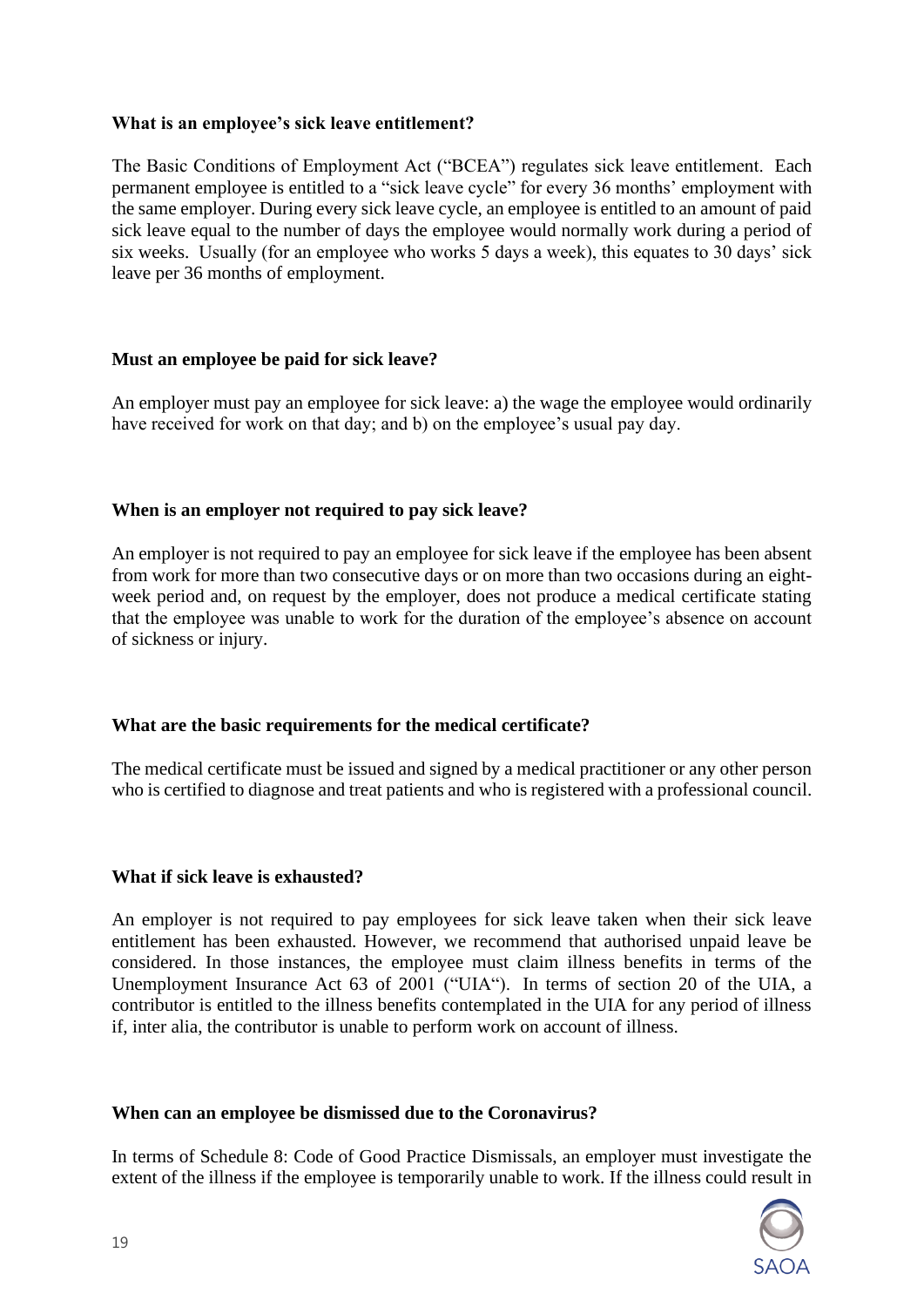a prolonged absence from work, alternatives to a dismissal must first be considered. The factors to take into account in considering alternatives to dismissal include: the seriousness of the illness, the period of absence, the nature of the employee's job, and whether a temporary replacement may be secured.

During this process, the ill employee should be given an opportunity to make recommendations as well. Only once all these processes have been followed and no alternative to dismissal has been found, may an employer consider dismissal.

## **May employers consider retrenchments due to the impact of the Coronavirus ?**

Section 189 of the Labour Relations Act 66 of 1995 applies if an employer contemplates dismissing one or more of its employees for reasons based on its operational requirements. "Operational requirements" is defined as requirements based on the economic, technological, structural or similar needs of the employer.

A retrenchment is as a result of no fault on the part of the employee. In the circumstances, it is not an opportunity for an employer to terminate the employment of ill employees.

At this point, the Coronavirus is unlikely to trigger an operational need. The recommended period for recovery/isolation is 14 days – this in itself cannot trigger a need to retrench. However, should a large number of employees be infected, an operational need could possibly arise in future.

## **What can be done about employees who refuse to come to work?**

Employees remain obligated to come to work, unless instructed otherwise by their employers. Employees who refuse to come to work must have a valid reason for their absence. The mere presence of the Coronavirus in South Africa does not constitute a valid reason to stay away from work. Employees who stay away from work without a valid reason, may face disciplinary action

We encourage employees to rather speak to their employers about their concerns before making a decision to stay at home, without authorisation.

## **Do employees have the right to work from home?**

Employees do not have a right to work from home. Working from home may be considered by employers but should not be implemented by employees without the employer's consent. We encourage employees to rather speak to their employers about their concerns.

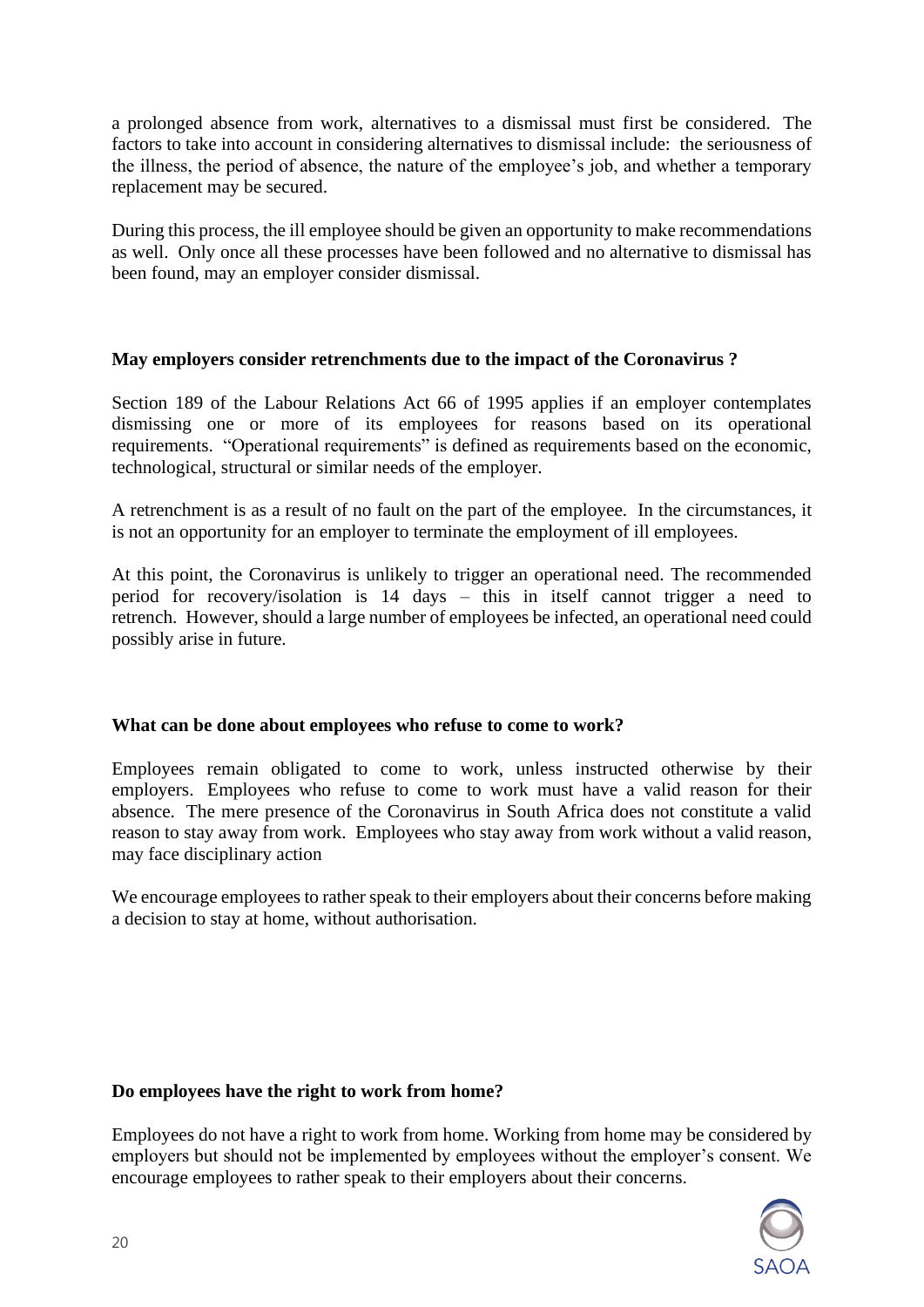## **May employees be required to work from home?**

Yes. Working from home may be permitted at the discretion of the employer. This is not always viable but could be considered in a corporate environment. Should employers consider this option, we recommend that clear guidelines be set for employees. This may include that the working environment must be safe, the employee must have a secure telephone line and Wi-Fi connection, and employees should remain within travelling distance of the office.

## **May an employee's professional or personal travel plans be restricted?**

Professional travel plans may be changed or prohibited. However, an employer does not have the right to dictate whether an employee may travel during his/her annual leave or weekends. Employers may, however, require their employees to disclose if they have travelled to any specific locations in order for the employer to assess the risk to other employees or customers.

## **As an employer, what are my obligations?**

The Occupational Health and Safety Act 85 of 1993 ("OHSA"), requires an employer to bring about and maintain, as far as reasonably practicable, a working environment that is safe and without risk to the health of its employees. For this reason, we recommend that employers adopt contingency plans and communicate with its employees regarding the measures it will adopt in securing the workplace. This may include –

- the prohibition of handshakes or physical contact;
- limitation on meetings;
- sufficient supply of hand sanitizer; or
- requiring employees to work from home, should they feel sick in any way.

It may also be necessary to relax the sick leave policy or to permit more flexibility in working arrangements.

## **As an employee, what are my obligations?**

The employee and the employer share the responsibility for health in the workplace. Therefore, both the employee and employer must pro-actively identify dangers and develop control measures to make the workplace safe. For this reason, employees should abide by any policies adopted by the employer to curb the spread of the Coronavirus. Employees should also inform their employer if they are aware of any risk to the health of their colleagues.



## **Practical Tips**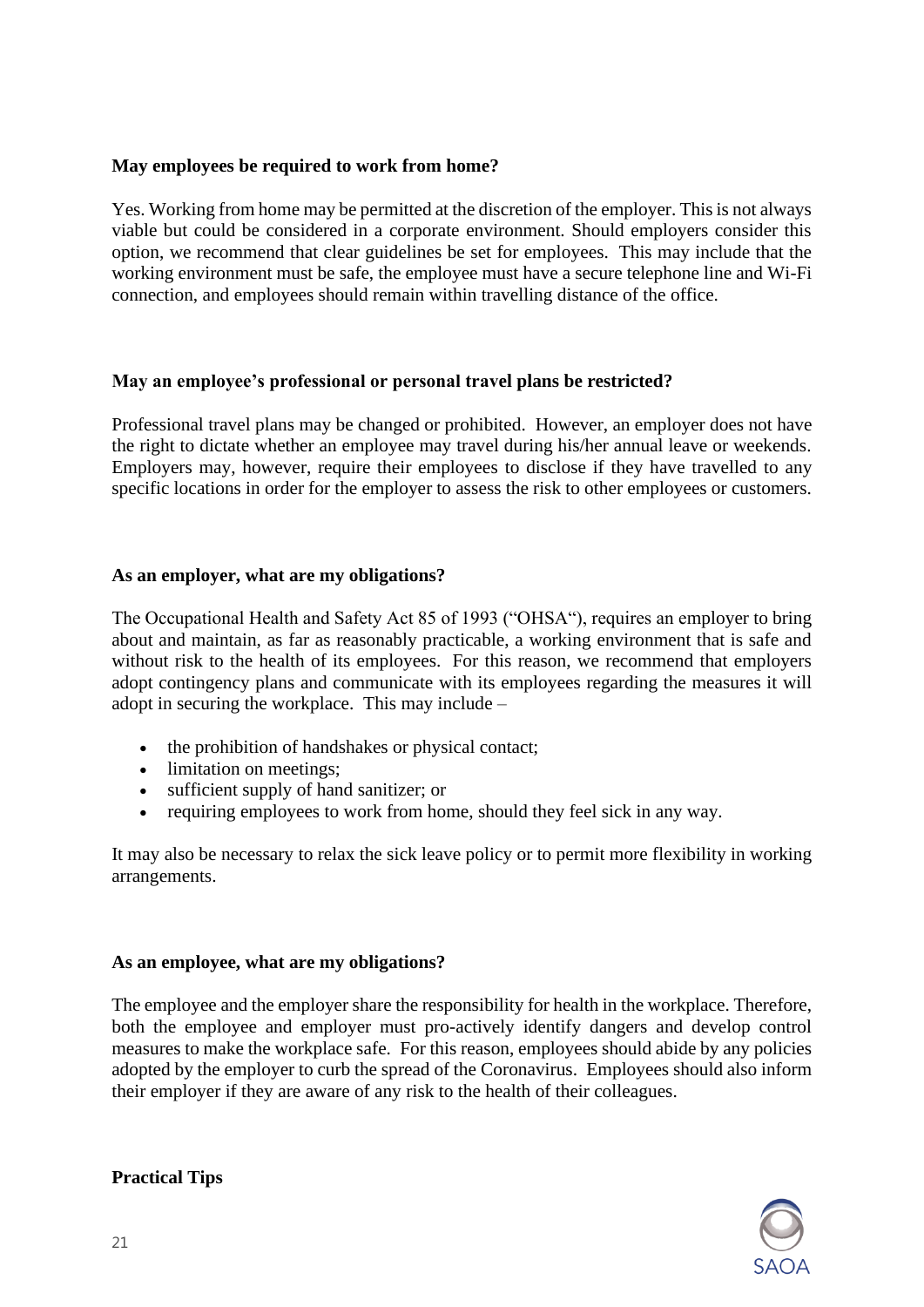The following practical tips may be considered:

- The prohibition of unnecessary meetings and the increased use of video conferencing facilities.
- The prohibition of any form of physical contact, specifically hugs and handshakes.
- Requiring employees to report to their manager if they feel unwell in order to possibly allow that employee to work from home.
- Requiring employees to disclose if they have travelled to a high-risk area recently.
- A rule that requires employees to wash their hands regularly.

\*The answers to these questions are intended as guidelines and always subject to the specific facts of each matter and we recommend that you contact an employment law expert for advice applicable to your facts, if deemed necessary.

# **H. LANDLORD/TENANT CONSIDERATIONS**

Rental payment problems caused by COVID-19 – Landlords and tenants need to consider how best to decrease their risks

The effects of COVID-19 are being felt by small and larger businesses particularly in the retail and leisure sectors, due to low consumer confidence, less disposable income and continued health concerns. With this in mind, landlords and tenants need to consider how best to decrease their risks.

Restaurants and other leisure owners are decreasing staff working hours or sending staff members home and the combined effects and measures as a result of lower turnover will leave tenants unable to make payment of their monthly rental until the virus is contained and business returns to a semblance of normality.

#### **The legal issues**

What is set out below merely constitutes an opinion which deals with the usual clauses in commercial or retail leases. It is unknown how landlords or the courts will react to any action taken by landlords and tenants and as such parties should seek legal advice.

A failure to pay full rental and operating costs on time constitutes in most cases a breach of the lease, entitling landlords to cancel the lease, claim arrear rentals and sue for damages, being the rental for the balance of the lease. In addition, most leases do not contain a force majeure clause and thus reliance thereon by a tenant is out of the question.

Tenants have an obligation to adhere to health and safety procedures or have specific obligations not to cause any harm to or expose anyone to any health and safety risks. A failure to comply with clauses of this nature, could result in a tenant being in breach of the lease, giving rise to a potential claim for damages from the landlord and even termination of the lease.

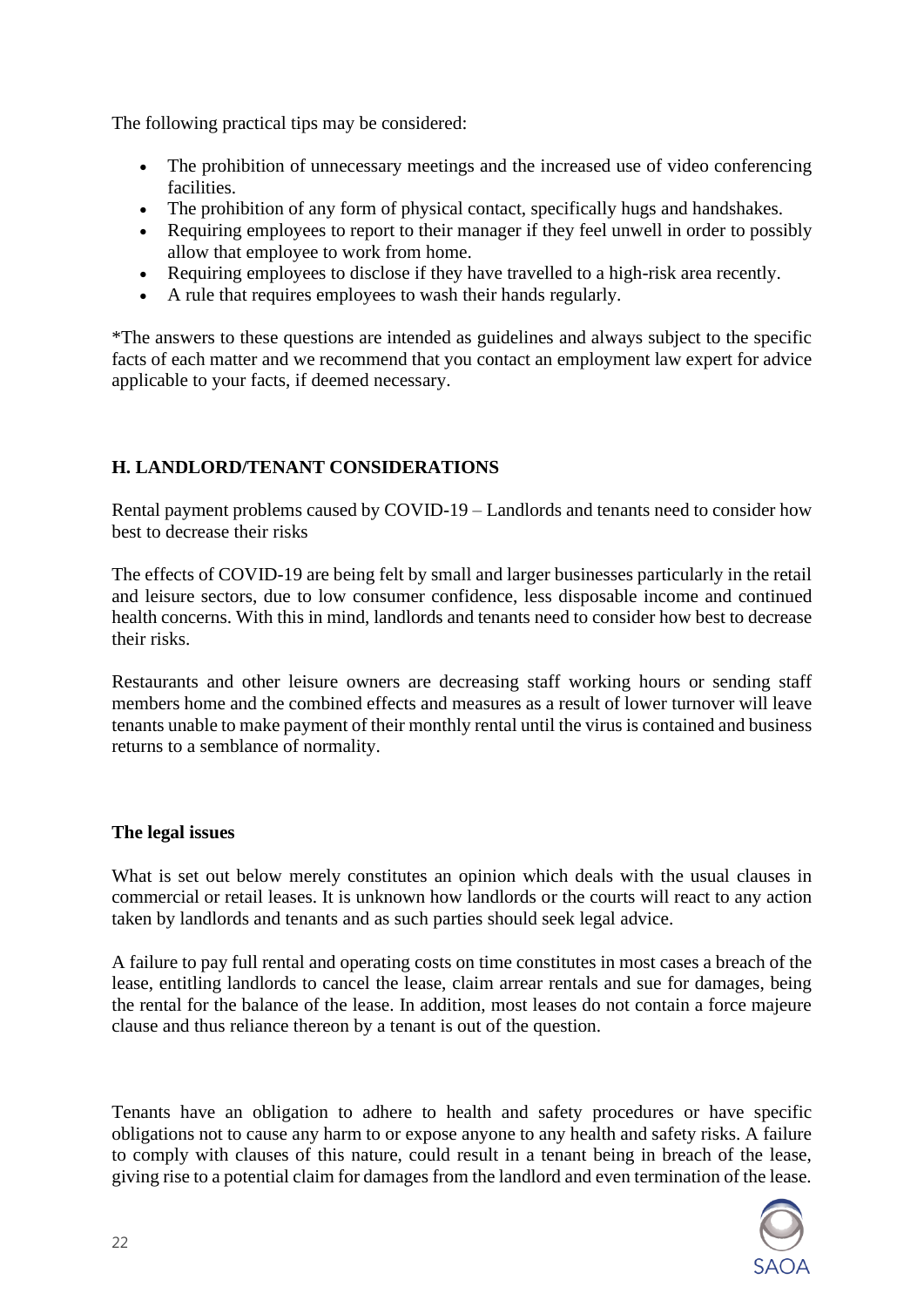If a landlord decides to close a shopping mall or centre, a tenant may not have a right to claim a reduction or the right to withhold the payment of the rental, nor would the tenant have a claim for damages for loss of earnings, as most leases contain clauses limiting the landlord's liability.

Occupation clauses are usually limited to the landlord not being able to give the tenant occupation and could not reasonably extended to closure due to the threats posed by the virus.

Where tenants decide unilaterally to close their doors, the question arises as to whether it will be treated as a breach of the lease, and whether this would have an effect of any option to renew the lease.

## **Suggested measures**

In order to avoid the strict letter of the law being implemented by the landlord, tenants are advised to:

- communicate with their landlord, to reach agreement that the failure to pay on time, in full or at all and /or a closure of the store (whether on the landlord's insistence or the tenant's unilateral decision), will not constitute a breach of the lease.
- propose alternative measures such as a moratorium or reduction in rental for a period of 3 to 6 months; or
- add any arrear rental to the end of the lease term (hopefully without incurring any interest); or
- have the landlord extend the lease period by the number of months during which the rent is not paid or short paid in order to recover any amounts owing to the landlord (the monthly rental for the added periods will be at the amount payable in the last month of the original period, and thus the landlord will benefit from the escalation clause in the lease; or
- negotiate for the rent to be permanently or temporarily converted to a turnover-only basis (without a base cost).
- continue paying essential operating costs to keep the "lights on" and to provide sanitation and security services etc. unless common areas or the entire Centre or Mall are closed by the landlord.
- check whether their insurance policy makes provision for Business Interruption and act accordingly.

## **Force majeure**

Where a force majeure clause is included in a commercial or residential lease in terms of which certain circumstances will prevent the fulfilment of contractual obligations, these clauses may

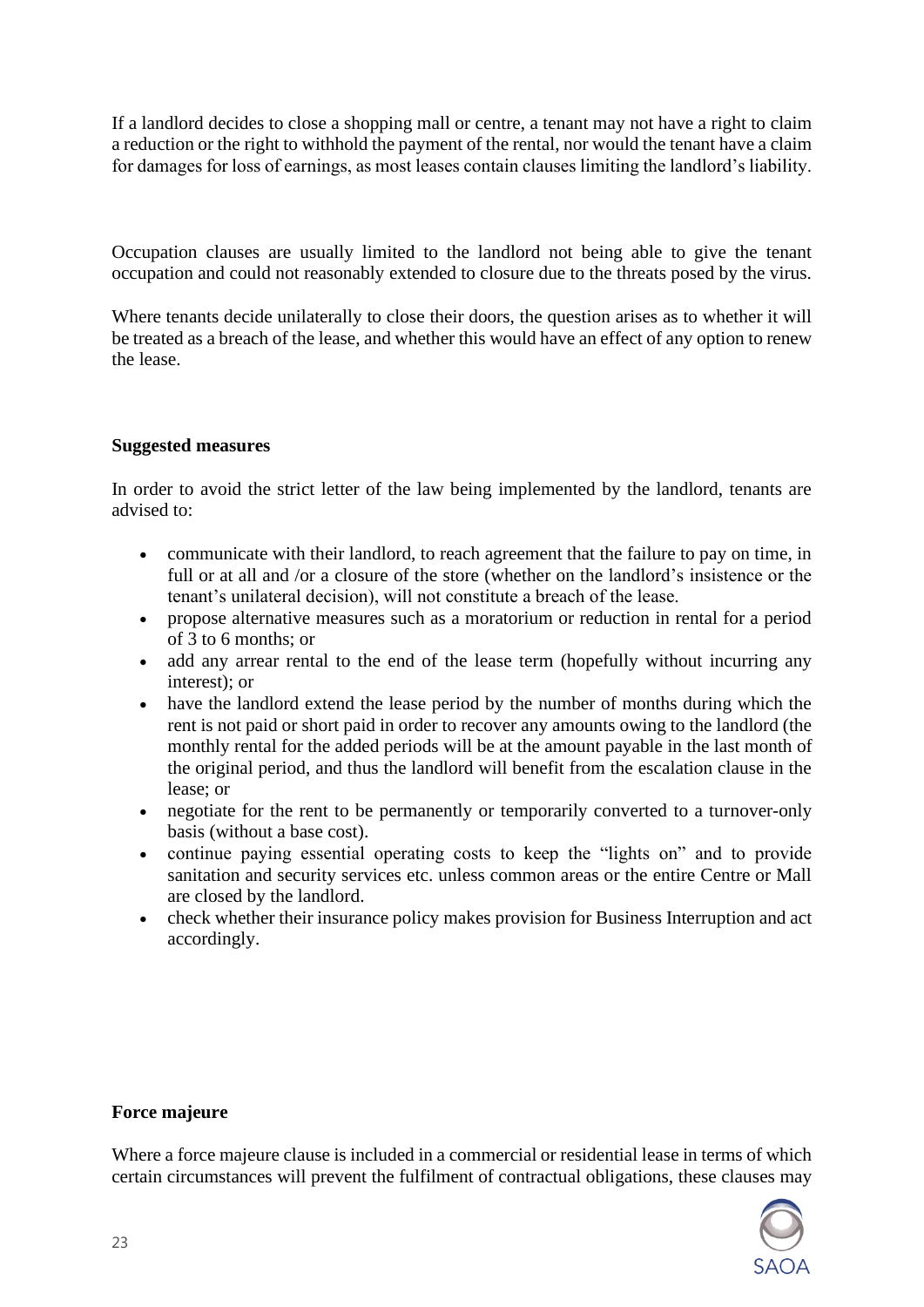cause delay or absolve one or both parties to a contract of all or part performance of their obligations on the occurrence of certain events which are outside their control. The onus is however on the party relying on the clause to prove that the COVID-19 falls within the contract wording, and that non-performance has been a result of the outbreak.

It is evident that a number of sectors and the economy will be affected by the knock-on effect of COVID-19 to counteract this the UK and United States governments have granted mortgage holidays and propped up the economy by pouring cash into the system. If the South African government follows suite and provides banks with interest free loans, these facilities can be provided to customers including mall owners and other landlords who should then pass on the benefit to tenant's giving them a much-needed breathing space.

In summary, strategic financial planning, negotiations and consultative discussions are the only way for business owners and landlords to overcome the catastrophic effects of the virus.

# **I. THE COVID-19 REGULATIONS FOR RETAIL LANDLORDS?**

On 24 March 2020, the Minister of Trade, Industry and Competition published certain regulations entitled COVID-19 Block Exemption for the Retail Property Sector 2020 against the background of the declaration of a National State of Disaster on 15 March 2020 in response to the COVID-19 pandemic.

## **Quick take**

The regulations - which are limited in their application to certain selected retail environments - seek to exempt certain categories of collective agreements between landlords; tenants; and landlords and their tenants; from the application of sections 4 and 5 of the Competition Act, as a response to the national disaster.

The categories of agreements contemplated by the regulations include payment holidays, rental discounts and limitations on evictions. The retail environments covered by the regulations are limited to clothing, footwear and home textiles; personal care (grooming); and restaurants.

The regulations have clearly been drafted in haste. They are not clear, require interpretation, and they may not in fact amount to a blanket exemption, even within the limited scope of their application.

## **Sections 4 and 5 of the Competition Act**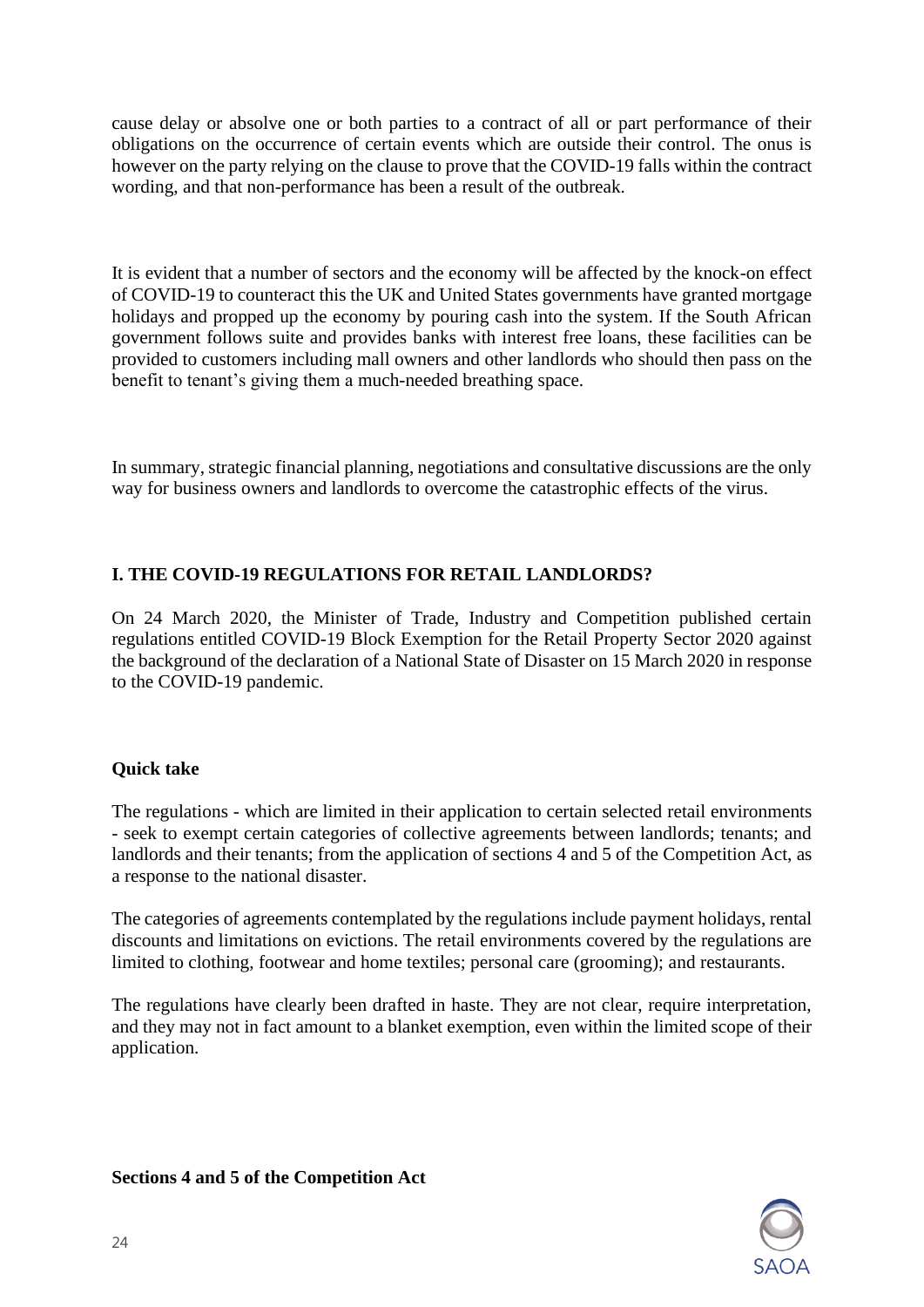Section 4 of the Competition Act prohibits agreements or decisions between competitors that directly or indirectly involves fixing a purchase or selling price or any other trading condition. Depending on the circumstances, a trading condition may include an agreement on discounts, or on payment terms.

Section 5 of the Competition Act prohibits an agreement between a firm and its suppliers, or between a firm and its customers (read "tenants"), that has the effect of substantially preventing or lessening competition in a market.

## **Conditions for Exemption: Categories of Tenants**

The exemption is limited to agreements (or practices) in respect of the following categories of tenant retailers: clothing (which includes clothing, uniforms, sportswear, protective gear and workwear); footwear; home textiles (which includes sheets, pillows, towels, table cloths, carpets and blankets); personal care grooming services (which includes hairdressers and health and beauty salons); and restaurants (businesses that prepare and serve food and beverages).

#### **Conditions for the Exemption: Categories of Agreements**

The exemption is limited to agreements (or practices) in respect of: payment holidays and/or rental discounts; limitations on the eviction of tenants; and (cryptically) the suspension or variation of clauses in lease agreements that restrict the tenants from undertaking reasonable measures to ensure their viability during the national disaster. The types of agreements contemplated here would include, for example, an agreement between the landlords of two or more retail malls to grant all of their tenants a payment holiday for a certain period, or not to evict them for a certain period, or an agreement between a group of tenants in a mall and their landlord to negotiate a blanket rental discount for a certain period.

#### Exemptions must extend to all

To qualify for the exemption, such agreements must be extended to all such retail tenants, including small, independent tenants (in this context, "independent" probably refers to a retailer which is not part of a chain), if those tenants are South African. So, for example, an agreement between the landlords of two or more malls, and several clothing chains, a payment holiday would have to be extended to the independent clothing boutiques in those malls (if they were South African). This appears to be an attempt to ensure that all tenants are treated evenly, irrespective of their size.

A further requirement is that such agreements must be entered into with the sole purpose of ensuring the survival of the tenants of the retail properties.

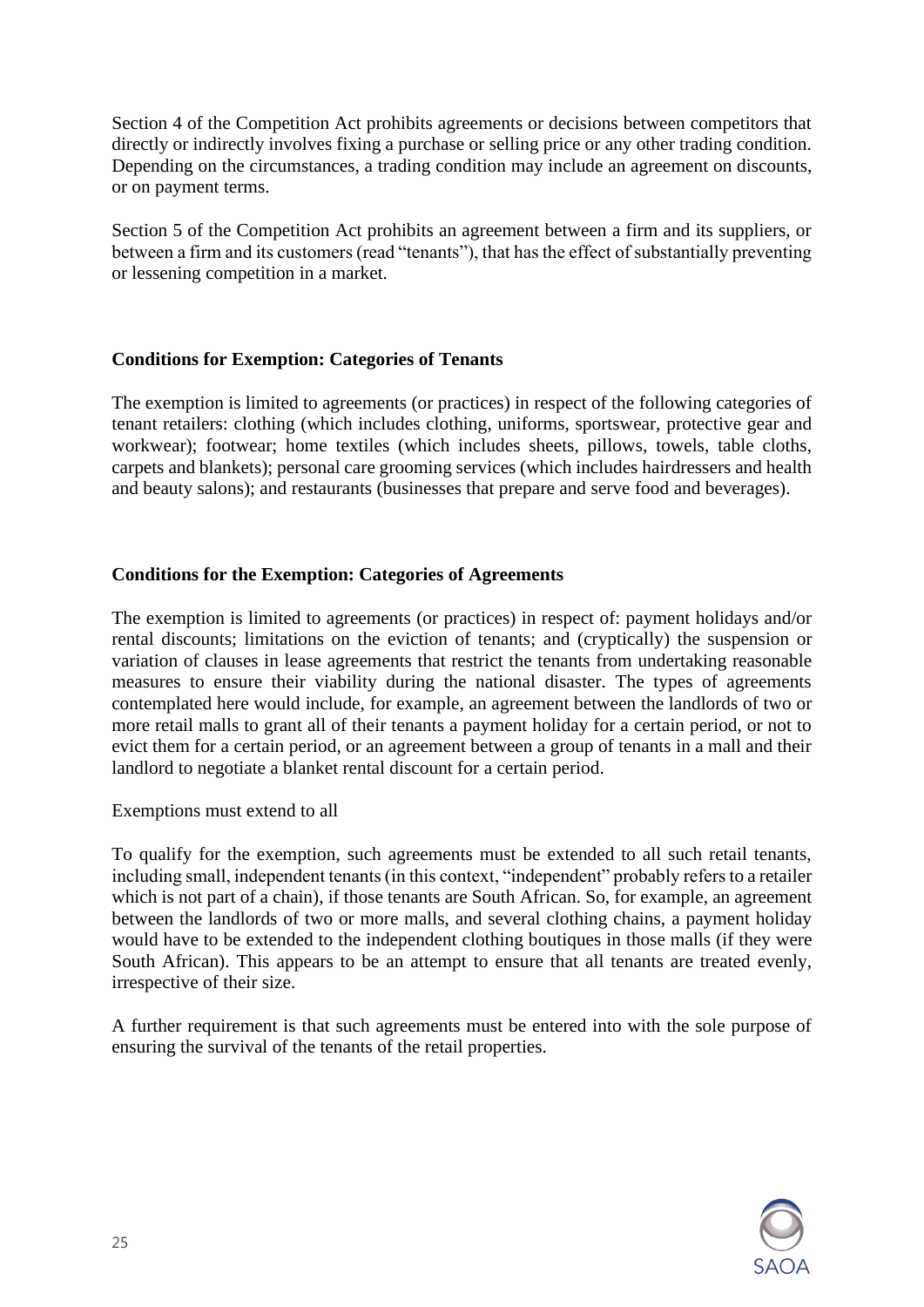## **Communications Concerning Rentals Prohibited**

The regulations specifically exclude any communications or agreements in respect of prices (read "rentals"), unless the Department of Trade, Industry and Competition has specifically authorised it. It may, for example, be necessary for landlords to share information concerning rentals in order to determine an appropriate rental holiday period or discount for their tenants. The agreement of such rentals is nevertheless prohibited, unless the Department has previously approved it.

## **Paper Trail**

Landlords and tenants who participate in any such exempted agreements or practices must keep minutes of all meetings held and such agreements or practices must be recorded in writing.

#### **Conclusion**

Until such time as there is clarity, possibly in the form of amended regulations, landlords and tenants who wish to collectively negotiate agreements of the type contemplated by the regulations would be well advised to involve the Department of Trade, Industry and Competition before those negotiations commence.

There is also a school of thought, based on certain statements within the regulations that any such agreements (or practices) might have to be limited to the period of the national disaster. We consider that to be unlikely, but it is worth bearing in mind. That may be another good reason for involving the DTIC.

The take-out for parties seeking to conclude such collective agreements in retail categories not covered by the regulations is that they should be wary of doing so, since the authorities appear to be of the opinion that such agreements have the potential to fall foul of the Competition Act. The conclusion of similar such agreements between individual landlords and individual tenants, would ordinarily not raise significant competition law concerns, and appear to fall outside the ambit of these regulations.

## **J. COVID-19: COMPETITION EXEMPTIONS FOR BANKING & RETAIL PROPERTY SECTORS**

On the back of the declaration of COVID-19 as a national disaster and the subsequent publication of the COVID-19 Block Exemption for the Healthcare Sector under the Competition Act, 1998 (the Competition Act), the Minister of Trade, Industry and Competition (the Minister) on 23 and 24 March 2020 published the Block Exemptions for the Banking Sector and Retail Property Sector (the Exemptions), respectively.

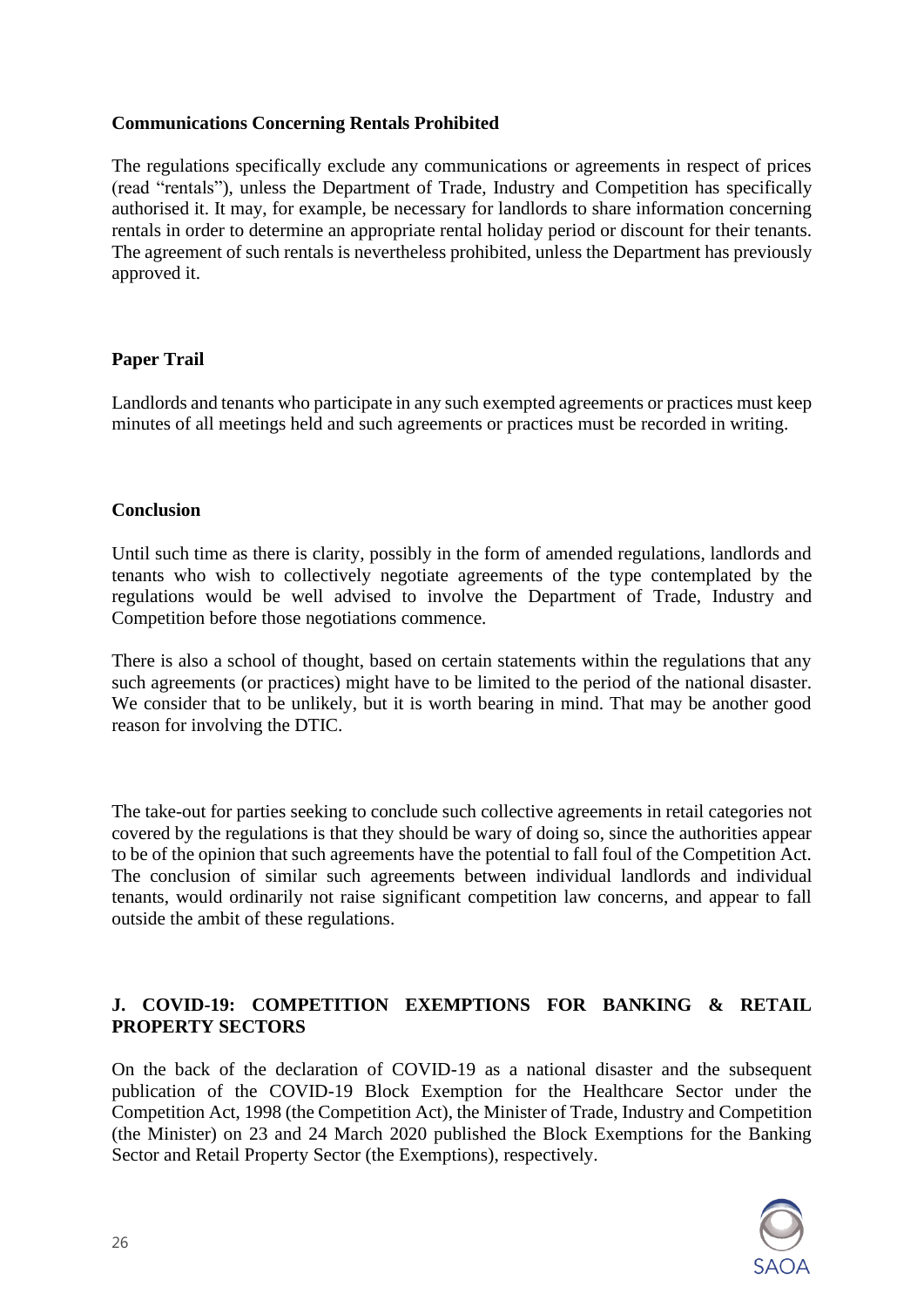The Exemptions aim to strengthen the Government's programs designed to fight COVID-19 by exempting categories of agreements or practices from the application of sections 4 and 5 of the Competition Act. The Exemptions are aimed at allowing certain forms of concerted conduct that would otherwise be prohibited under the Competition Act, to prevent an escalation of the national disaster and to alleviate, contain and minimise the effects of the national disaster.

The Exemptions are effective immediately and will remain in operation for as long as COVID-19 is declared a national disaster, or until they are withdrawn by the Minister.

Historically, very few exemptions have been issued by the competition authorities. Given the current unprecedented circumstances and the Minister's new powers to issue such regulations in terms of recent amendments to the Competition Act, exemptions have been issued in relation to three major industries in the last few days. It is anticipated there may be a continuing need for further exemptions of this nature in relation to other industries such as food, hygiene and cleaning products, given their critical importance. In addition, the Exemptions make provision for parties within the banking and retail property sectors to request that the Minister expand the scope of the exemptions if additional agreements or practices are identified that are not currently included

Firms operating in these industries need to carefully scrutinise the terms of these exemptions the exempted categories are very specific and only relate to certain types of conduct. For instance, the risk remains that discussions in relation to pricing are still prohibited (unless authorised by the Minister) - firms need to exercise great caution in ensuring that collaborative efforts do not result in a violation of the Competition Act. In this regard, the Exemptions also caution that parties keep a careful paper trail of minutes of meetings held and written records of any agreements or practices falling within the scope of these exemptions.

The Competition Commission is also on high alert during this time - the Commission has announced that a dedicated team will be prioritising all COVID-19 complaints and the enforcement of the regulations gazetted by the Minister. Non-compliance with the regulations could lead to maximum penalties and sanctions being imposed.

## **Banking Sector Exemption**

This exemption applies to Banks, the Banking Association of South Africa (BASA) and the Payments Association of South Africa (PASA). It is specifically aimed at enabling the banking sector to:

- minimise the negative impact on the ability of customers, including both business and private individuals,
- to manage their finances during the national disaster, and
- be in a position to continue normal operations beyond the national disaster; and

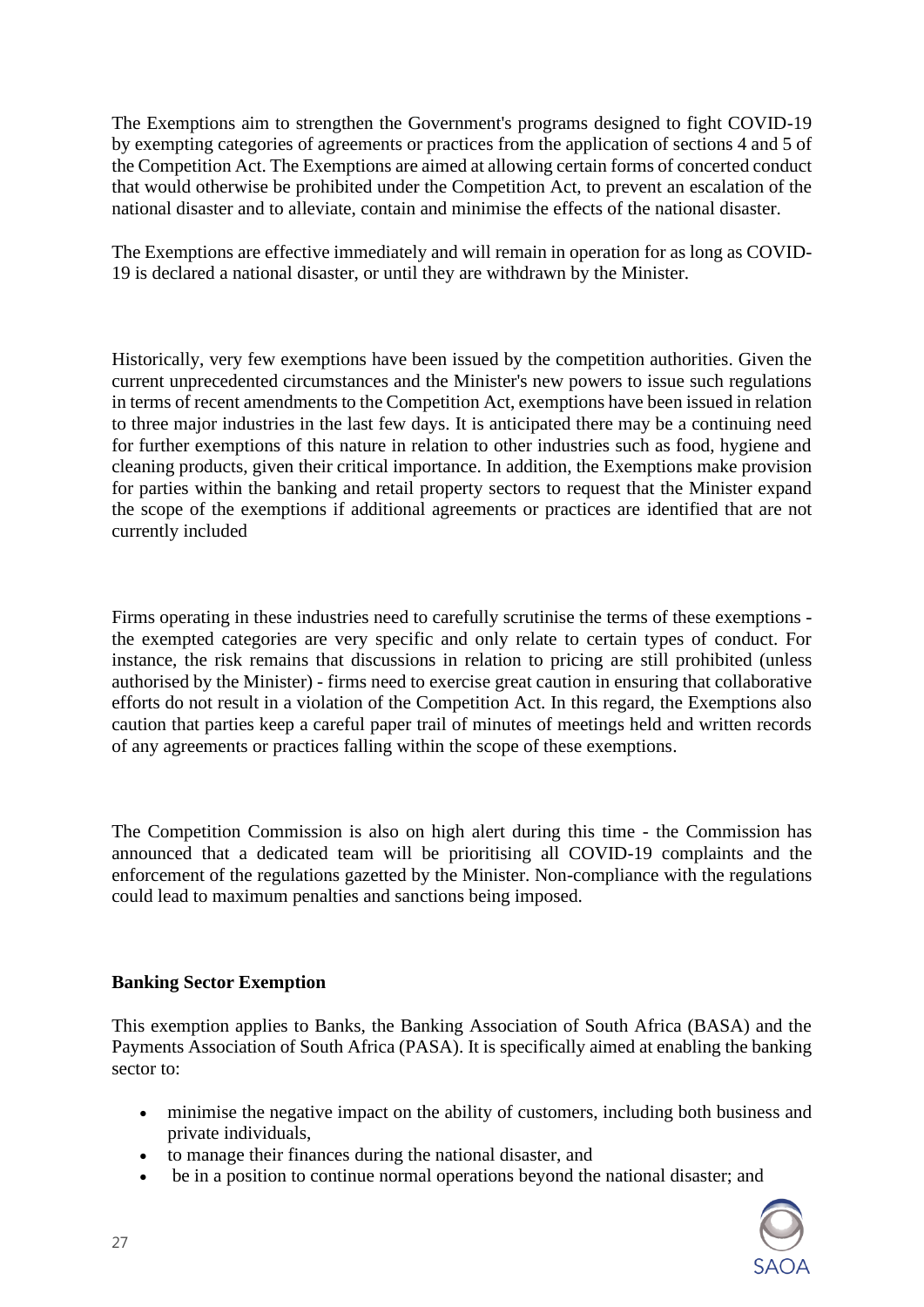• manage banking infrastructure, including the payment infrastructure, ATMs and branches.

The following categories of agreements or practices in the banking sector are exempt from the application of sections 4 and 5 of the Competition Act if undertaken at the request of, and in coordination with, the Minister or the Minister of Finance for the sole purpose of responding to the COVID-19 pandemic national disaster and which exclude communication and agreements in respect of prices unless specifically authorised by the Minister or the Minister of Finance:

- Payments systems with the sole purpose of ensuring essential payment systems to operate during the COVID-19 national disaster, which are limited to the development of industry monitoring, operational policies and contingency plans in respect of:
- the continued availability of bank notes to ATMs, branches and businesses;
- the continued provision of essential ATM, branch and corporate banking services; and
- the continued provision of electronic payments systems.
- Debtor and credit management with the sole purpose of ensuring management of debtors and extension of credit continue during the COVID-19 national disaster, which are limited to the development of industry policies and monitoring in respect of:
- payment holidays and debt relief for business and individual debtors subject to financial stress;
- limitations set on asset repossessions of business and individual debtors subject to financial stress; and
- the extension of credit lines to individuals and businesses subject to financial stress.

Further, any person may make written representations to the Department of Trade and Industry regarding possible amendments to this exemption within 14 days of their publication.

## **Retail Property Sector Exemption**

The exemption relates to certain categories of agreements or practices between designated South African retail tenants and retail property landlords from the application of sections 4 and 5 of the Competition Act.

The exemption is aimed at enabling the retail property sector to minimise the negative impact on the ability of designated retail tenants, including small independent retailers, to manage their finances during the national disaster and be in a position to continue normal operations beyond the national disaster.

Retail property landlords means those businesses that are involved in the supply of rentable space in the retail property sector such as retail shopping centres. The categories of landlords may include:

- real estate investment trust companies;
- property developers who own or operate retail shopping centres; and

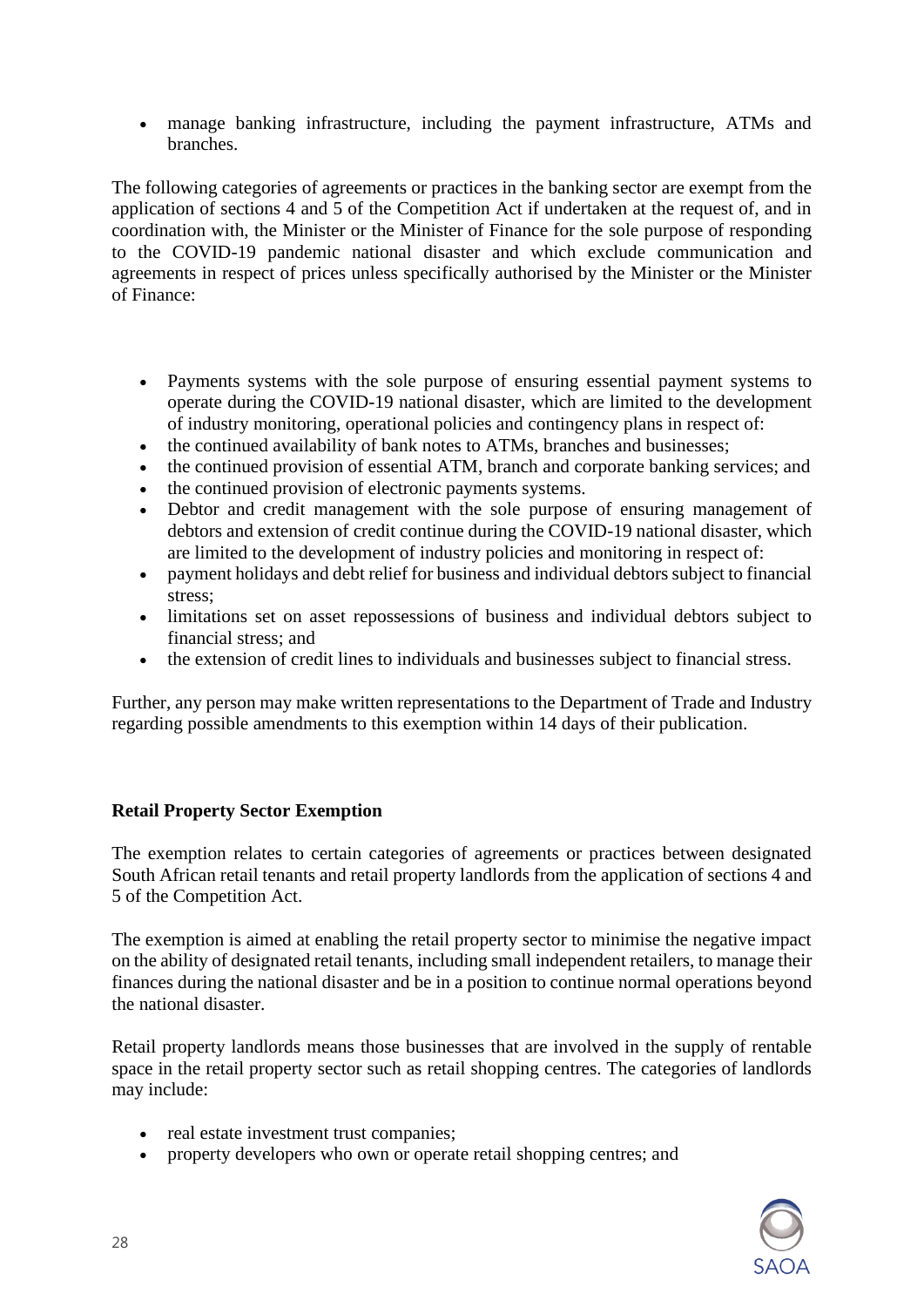• other intermediaries through whom the letting of rentable space in the retail property sector is facilitated.

Designated retail tenants mean firms which are retailers of goods or services that lease retail property from a retail property landlord, which is incorporated, established or formed under the laws of South Africa and whose place of effective management is within South Africa, and that fall within the following designated trading lines:

- Clothing, footwear and home textile retailers, which means retailers of wearable garments and products including menswear; ladieswear;
- children's clothing; clothing for infants; sleepwear; underwear; intimate apparel, including lingerie; hosiery and socks; millinery (hats and caps); ties; school uniforms; sportswear;
- Swimwear; protective clothing; workwear;
- hospital apparel;
- branded corporate wear;
- bespoke tailoring;
- footwear; and
- home textile products including sheets; pillows; towels; table cloths; carpets; terry towels; and blankets;
- Personal care services, which means retail outlets providing personal grooming services such as hairdressers, health and beauty salons; and
- Restaurants, which means a business that prepares and serves food and drinks to customers.

In relation to the categories of agreements or practices in the retail property sector that are exempt from the application of sections 4 and 5 of the Competition Act, the exemption only applies if undertaken at the request of, and in coordination with, the Minister for the sole purpose of ensuring the survival of tenants of retail properties during the COVID-19 national disaster, which are limited to agreements or practices in respect of:

- payment holidays and/or rental discounts for tenants;
- limitations on the eviction of tenants;
- the suspension or adjustment to lease agreement clauses that restrict the designated retail tenants from undertaking reasonable measures required to protect viability during the national disaster;

The exemption excludes communication and agreements in respect of prices unless specifically authorised by the Minister.

To qualify for an exemption, such agreements must extend to all South African retail tenants in the designated retail lines, including small, independent retailers, unless otherwise authorised by the Minister or the Competition Commission.

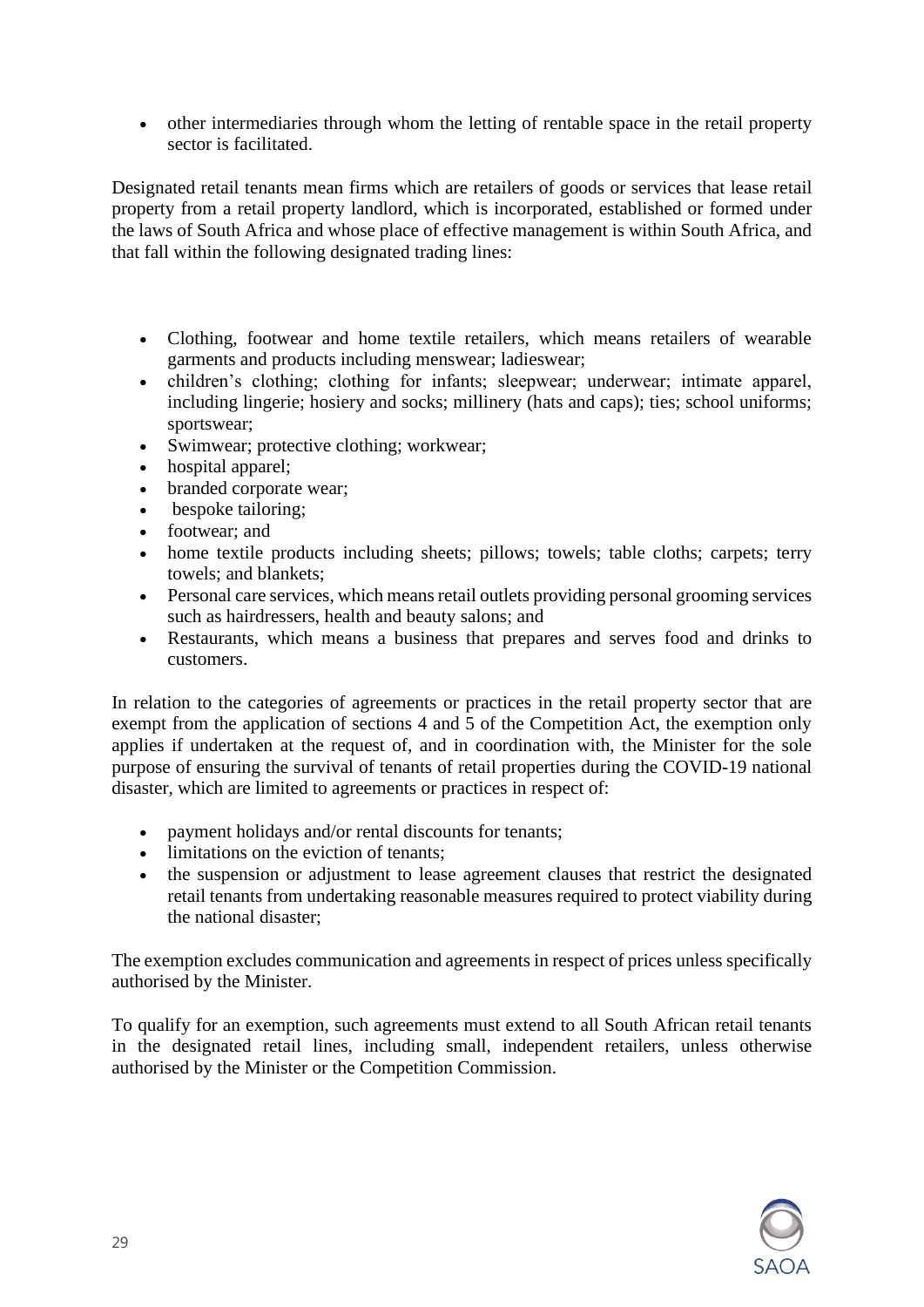# **Comment**

Taking a broader view, landlords also need to know what options are open to them if tenants lose their income due to the lockdown or the economic effects of the Covid-19 pandemic. If they are quality tenants who have previously always paid their rent in full and on time, we would suggest that they be asked to sign a waiver to the effect that their deposit may be used as rent for a certain time instead of it having to be held in trust.

It would be best if this agreement were drawn up by a professional rental agent and it should also contain a provision that the deposit is to be re-instated, perhaps in instalments, by a certain date, and that the landlord will be able take legal action if the tenant reneges on this arrangement.

Alternatively, landlords may decide to give good tenants a "payment holiday" during the lockdown or even for the next couple of months, especially if they have been given a similar indulgence by their bank on their bond instalments. The banks are currently working on plans to suspend certain loan payments during the lockdown.

However, they do need to proceed with caution and make sure there is a written agreement in place that provides for them to withdraw the indulgence under certain circumstances, for the unpaid rent to also be re-instated before the end of the lease, and for them to be able to take legal action if the tenant reneges on the special arrangement.

## **Possible freeze on evictions**

When it comes to tenants who had been given notice to move because they were already defaulting on their rent, landlords may now be obliged to let them stay on at least until the end of the lockdown period.

However, if they again don't pay rent, it is important that the landlord or rental agent keep reporting this to the credit bureaux and continuing to follow the correct legal procedures so that the eviction process can begin promptly after the State of Disaster is lifted.

On a different note, landlords with units in sectional title (ST) schemes – and especially large, multi-storey buildings – should find out as soon as possible what the situation will be during lockdown as regards the maintenance of lifts, cleaning of the building and refuse removal, and advise their tenants accordingly.

Get a daily news update via WhatsApp or sign up to our newsletters.

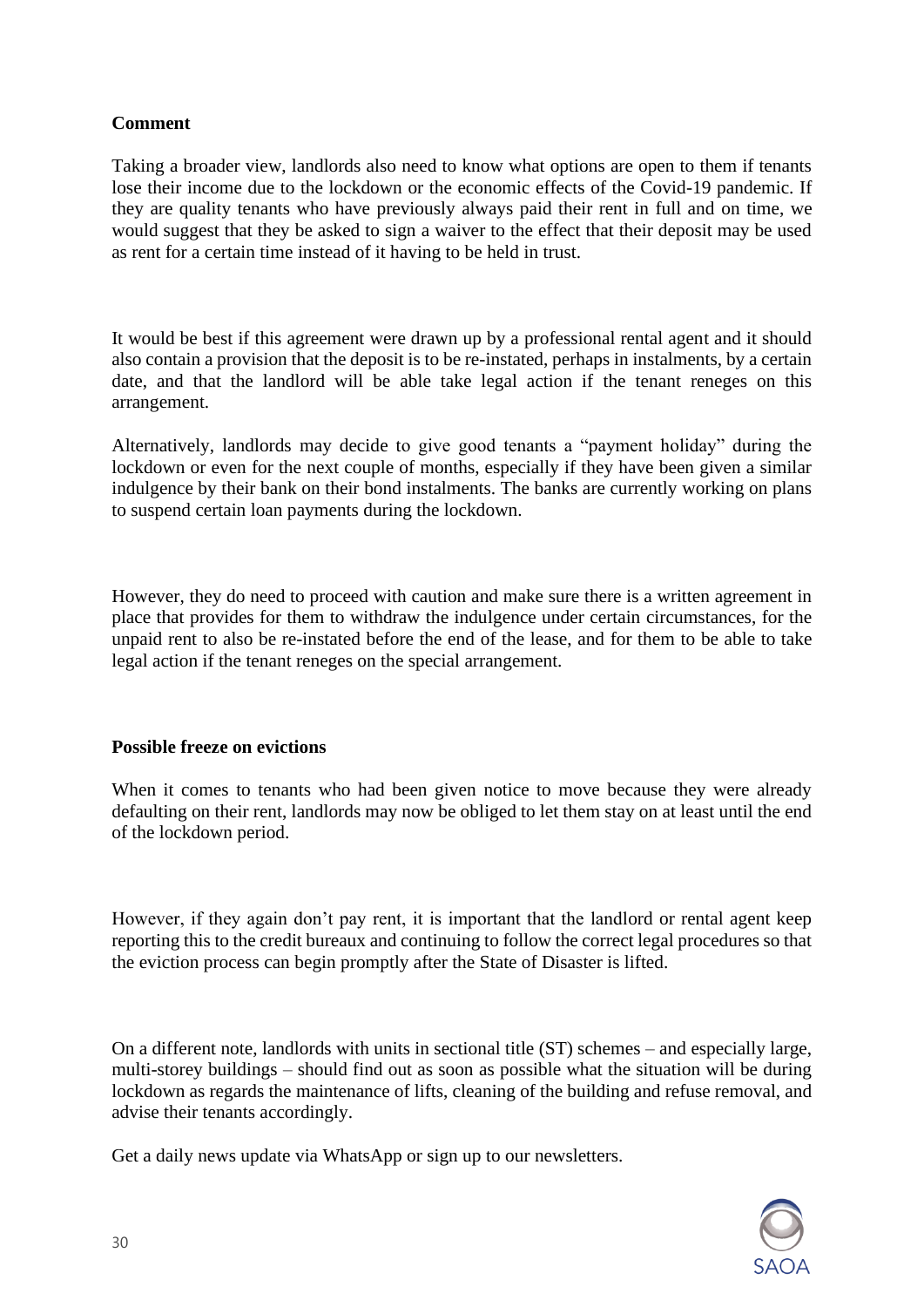# K.**CORRESPONDENCE/DOCUMENTATION REQUIRED IF TRAVELLING DURING THE LOCKDOWN**

All businesses, including practices, permitted to provide essential services are required to obtain from the Department of Trade ,Industry and Competition.

Such businesses are required to apply to the Companies and Intellectual Properties Commission ( CIPC ) Bizportal website – [www.bizportal.gov.za](http://www.bizportal.gov.za/) and obtain a certificate that allows them to continue to trade.

The Bizportal website contains a menu icon listed as Essential Service Businesses ' through which an application can be made.

The application is to take the form of a simple declaration to include:

- Registration details
- Type of business
- Trading name
- Contact details
- Nature of essential service etc.

Also see attached:

## PERMIT TO PERFORM ESSENTIAL SERVICES

In addition, Members are advised to carry your HPCSA registration card and ID document on your person at all times.

# **L.IMPECCABLE HYGEINE: TIPS FOR OPTOMETRISTS – COVID19**

Prior to starting each session:

## **CLEANING REQUIRED**

Disinfect all surfaces with disinfecting spray and paper towel:

? Door handles

- ? All light switches spray onto a paper towel first
- ? Bench or desk surfaces
- ? Patient chair, particularly the arm rests

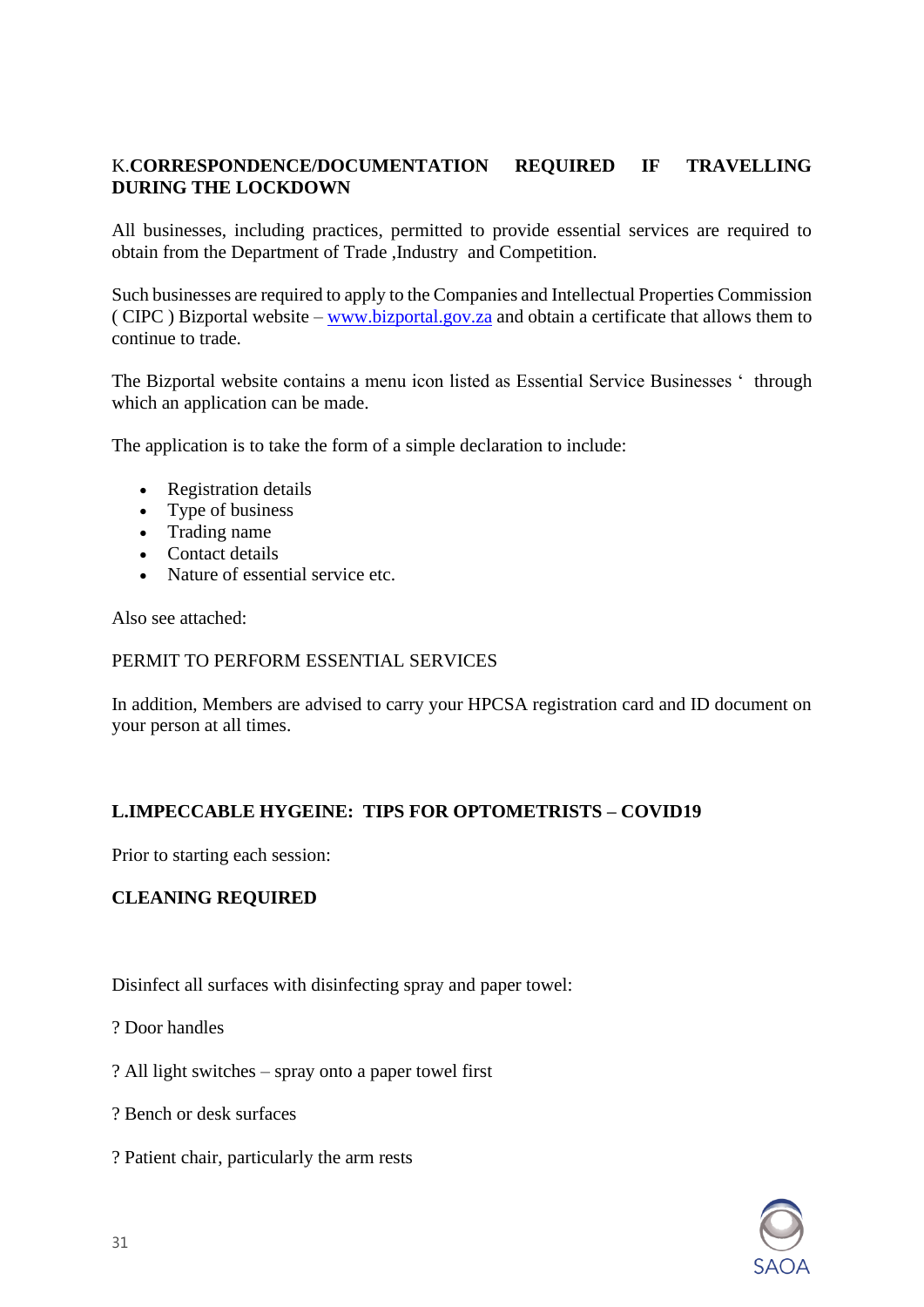? Keyboard and mouse

? Computer screen

- ? PD ruler/occluders
- ? Trial frame/phoropter
- ? Slit lamp shields
- ? Near VA chart

You might choose to do part of this in front of the patient, particularly the slit lamp table and handles or where patients tend to hold on. Chin and forehead rests should already be done in front of the patient.

Consider condensing down your clinic equipment to minimum amount required to reduce clutter (and surface area) in the clinical space.

Consider the position of your computer screen / chair – where possible consider moving this a little further from the patient than you would normally set it to increase distance during history / management.

Frames and pupillometers in the dispensing area should be cleaned with the disinfectant spray rather than alcohol swabs to reserve them for clinical use.

At the end of each session:

Disinfect all surfaces; remove any rubbish or clutter (opened saline vials should go in the bin).

Make sure you haven't left anything behind – paperwork, personal items,

Keeping consulting rooms clean and tidy will help with ongoing cleaning, reduced infection risk and a safer work environment for us all!

During clinical session:

## CLEANING REQUIRED

Upon entry and exit, patients should be directed to wash their hands with chlorhexidine hand wash and water.

Between patients clean using disinfectant spray and paper towel:

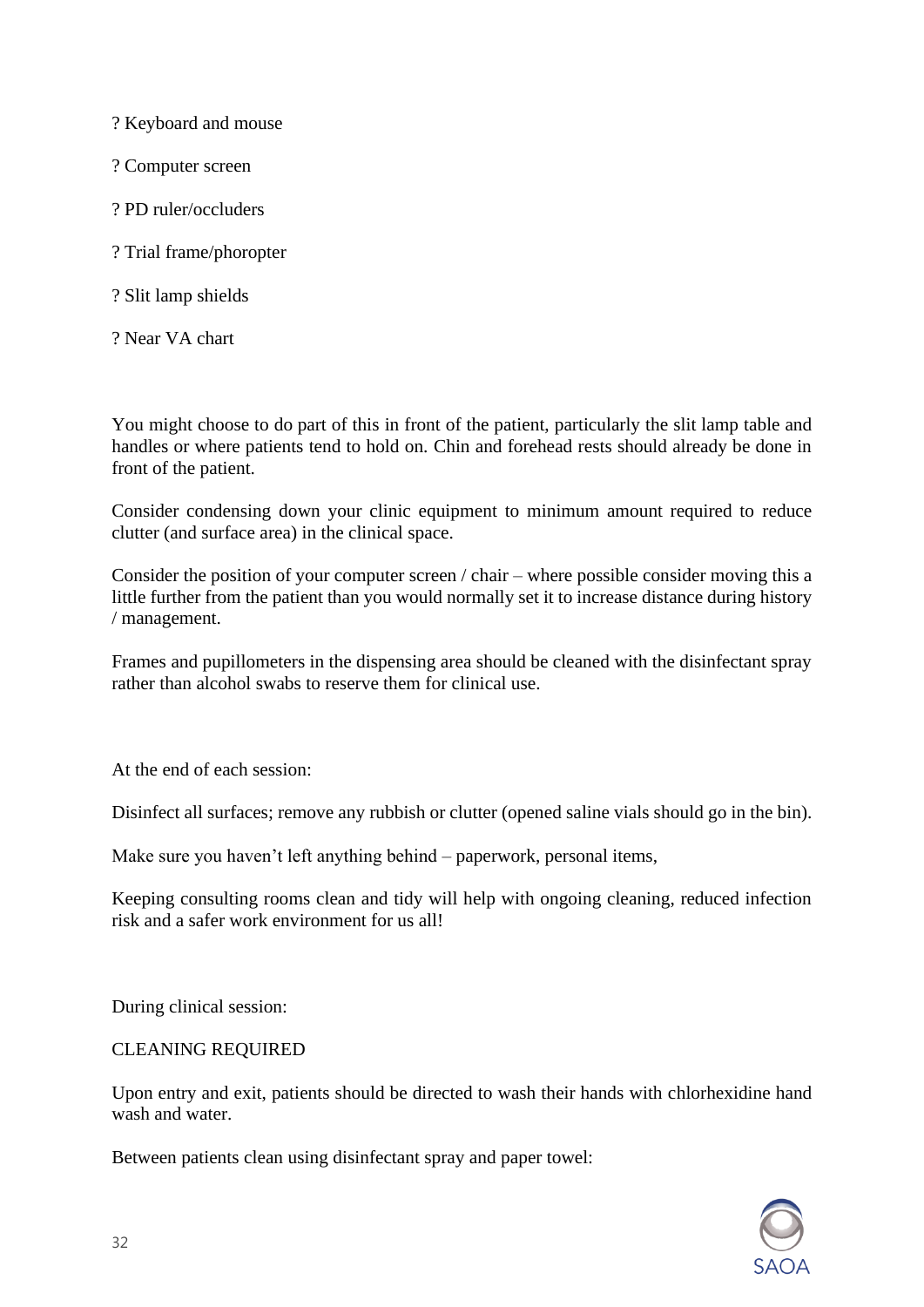? Patient chair and arms

? Slit lamp tabletop and handles

? Slit lamp shield

? Trial frames and phoropter should be cleaned with alcohol swabs as normal.

? Near VA chart

? Occluder / PD ruler / other items as applicable

Alcohol swabs should be reserved for small surfaces only – e.g. tonometer probes, chin rests, forehead rests (this should be done in front of patient)

Review clinical record including previous imaging (prior to calling in patient) to determine likely reason for attendance / required testing.

Narrow down patient goals and concerns during history and tailor your examination appropriately – the aim is to provide essential care only. Routine testing which is not specifically indicated (e.g. DFE) and indicated testing which may be safely deferred for a six month or longer period (VF) should not be performed.

Techniques with increased distance will generally be preferred by both you and the patient – so where tonometry is necessary consider Goldmann in preference to Perkins; fundus lens in preference to direct ophthalmoscopy.

The following techniques should NOT be performed under any circumstances:

- Non- contact (puff) tonometry
- Humphrey VF

The following techniques should be avoided unless absolutely necessary:

- Contact tonometry disposable probe or iCare preferred
- Lacrimal lavage
- Gonioscopy
- $Lid$  eversion use gloves and cotton bud

Medmont  $VF - only for URGENT cases$  (this will be rare), patient to wear a mask and careful cleaning following (disinfectant sprayed onto soft cloth and inside of bowl to be wiped – avoiding the camera lens)

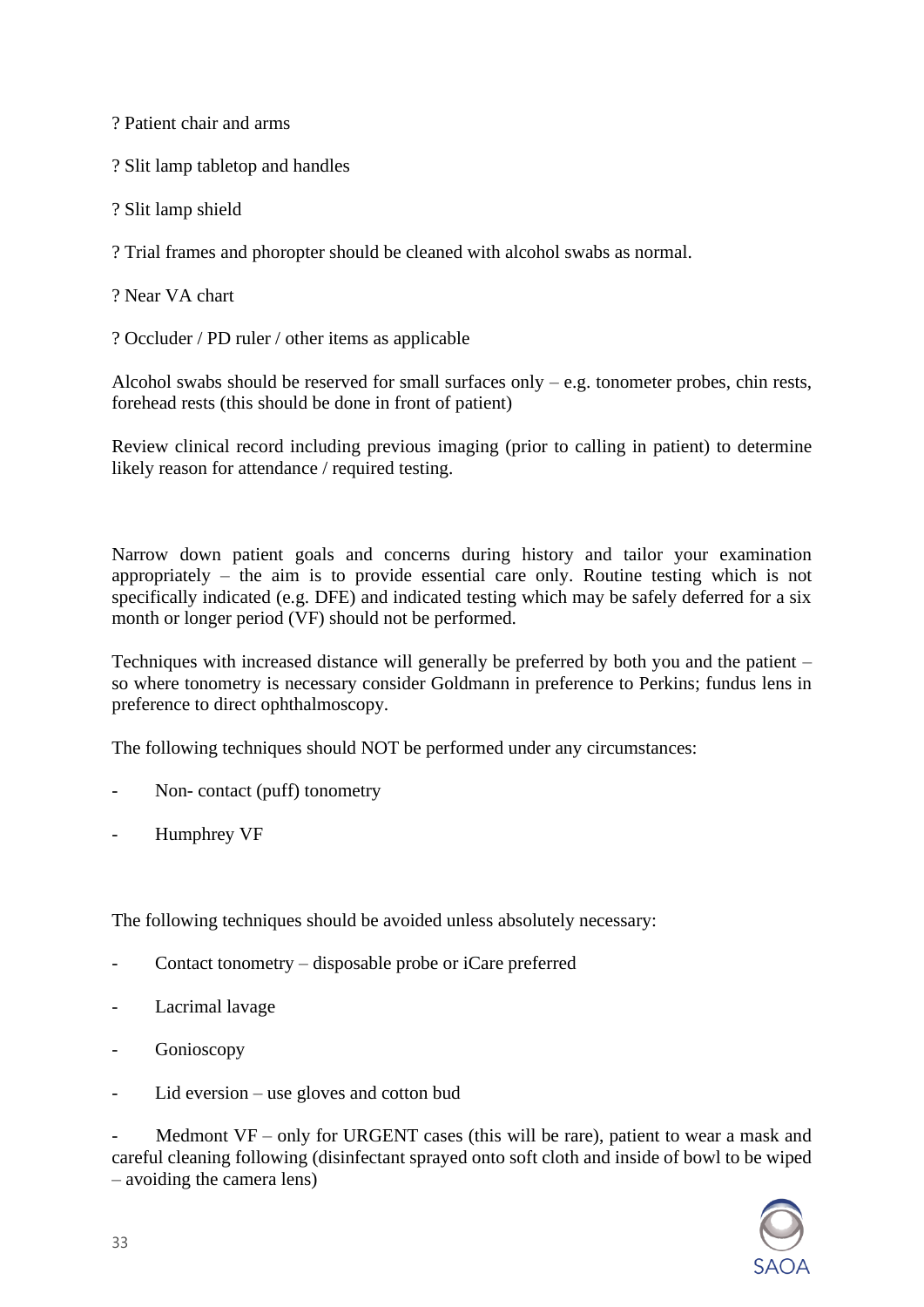OCT / fundus photography

We should limit our interaction with the patient to 30 minutes maximum.

Care must be taken with the instillation of drops to avoid contact between the dropper and the lids / tears. You may wish to use gloves or a tissue to pull down the patient's lower lid and ensure the patient tilts their head back and instil drop from a distance. Recap the bottle with a clean hand.

Wash hands regularly – both alcohol hand rub and chlorhexidine and water are available in all the clinic rooms. Due to ongoing worldwide issues with supply if chlorhexidine and water are available and suitable please do consider using this in preference to hand sanitiser.

Some patients may request we wear a mask (or wear their own mask), and you may also wish to wear a mask for your own safety.

Current supplies of masks are low, and we are attempting to source more, but there is a known worldwide shortage. Please remember that if a patient is unwell, they should be deferring their appointment. Current WHO guidelines state that people who are well do not require a mask.

The SAOA does recommend that professional and frontline staff workers wear a mask due to frequent exposure of patients who are suspected or confirmed of having COVID19. RECOMMENDATION: Pre-screening of patients via telephone and entry to the building to identify patients at risk of COVID-19 so that their visit can be deferred.

Gloves are available where desired; remember the use of gloves does not replace the need for appropriate hand hygiene.

Eye shields are also available for staff use. More information regarding these will be forthcoming soon – in the meantime speak to a duty manager.

Clinical matters:

Conjunctivitis has been reported as a potential sign of COVID19 infection. All patients with signs of being unwell or potential contact with COVID19 should not be seen at ACO. Where there is risk of potential COVID19 infection and an identified acute need for eyecare these patients should be directed to call the Eye and Ear hospital where they can be seen under appropriate conditions.

At this time in particular, patients with an acute problem requiring ophthalmological intervention (e.g. exudative AMD, angle closure, diabetic macula oedema) may prefer to see a local private ophthalmologist rather than a public clinic (smaller waiting room, likely less contact with other people). Please discuss this option with each patient as appropriate. Opening

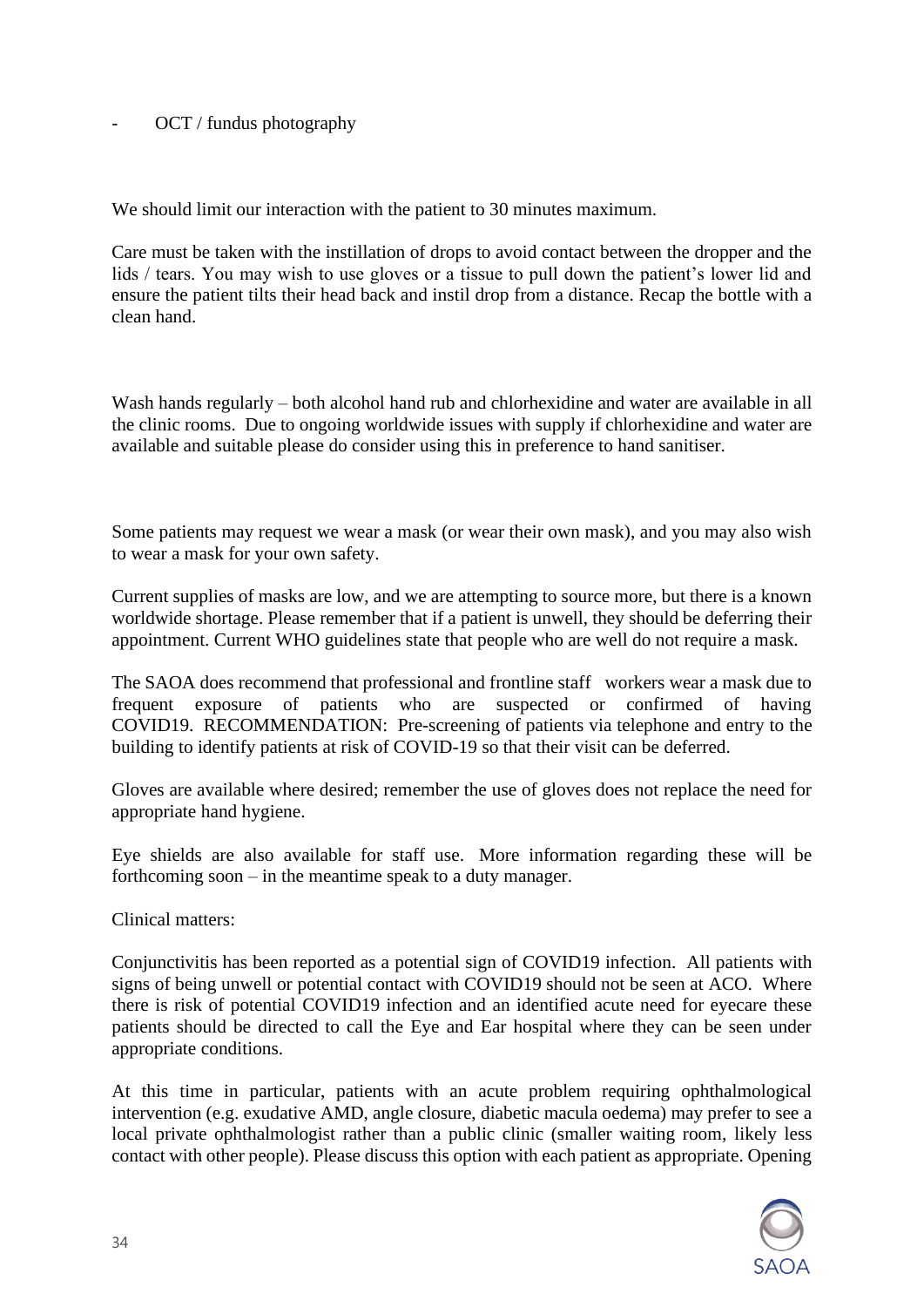hours and conditions accepted for various private clinics is likely to be highly variable so it is recommended to call the ophthalmology clinic directly to discuss.

Non-urgent public referrals (e.g. cataract): we can reasonably expect that there will be a significant backlog in public cataract surgery and non-urgent appointments for the foreseeable future – please discuss expectations with patients.

## **M. SUPPLIER ARRANGEMENTS: URGENT AND EMEERGENT SITUATIONS**

In cases of emergency, contact the SAOA Hotline for details as per Directory below.

In essence, suppliers who have opted to provide lenses or contact lenses in urgent or emergent situations during the lockdown period would have needed to have applied for a permit. Please clarify with suppliers concerned when liaising directly.

In addition, there are suppliers who require practitioners to complete a form (example attached)

It is also advisable to provide your patients with a letter should they be stopped in a roadblock

(sample attached)

## **N**. **DIRECTORY OF SERVICES**

**Child Line**: 0800 055 555

**CIPC Portal website**: www. Bizportal.gov.za

**Corona Virus Hotline**: 0800 029 999

**Department of Home Affairs**: 0800 601 190

**Department of Health**: www.health.gov.za

**Department of Labour and Employment**:082 697 0694 or Teboho.thejane@labour.gov.za

**Department of Water Affairs**: 0800 200 200

**Department of Tourism**: 0860 868 747

**Essential Services related Assistance**: ZamangwevuM@CCMA.org.zaor BeverlyR@CCMA.org.za.

**Gender based Violence Command Centre**: 0800 428428

**National Crisis Line**: 0861 322 322

**National Institute for Communicable Diseases**: 0800 029 999

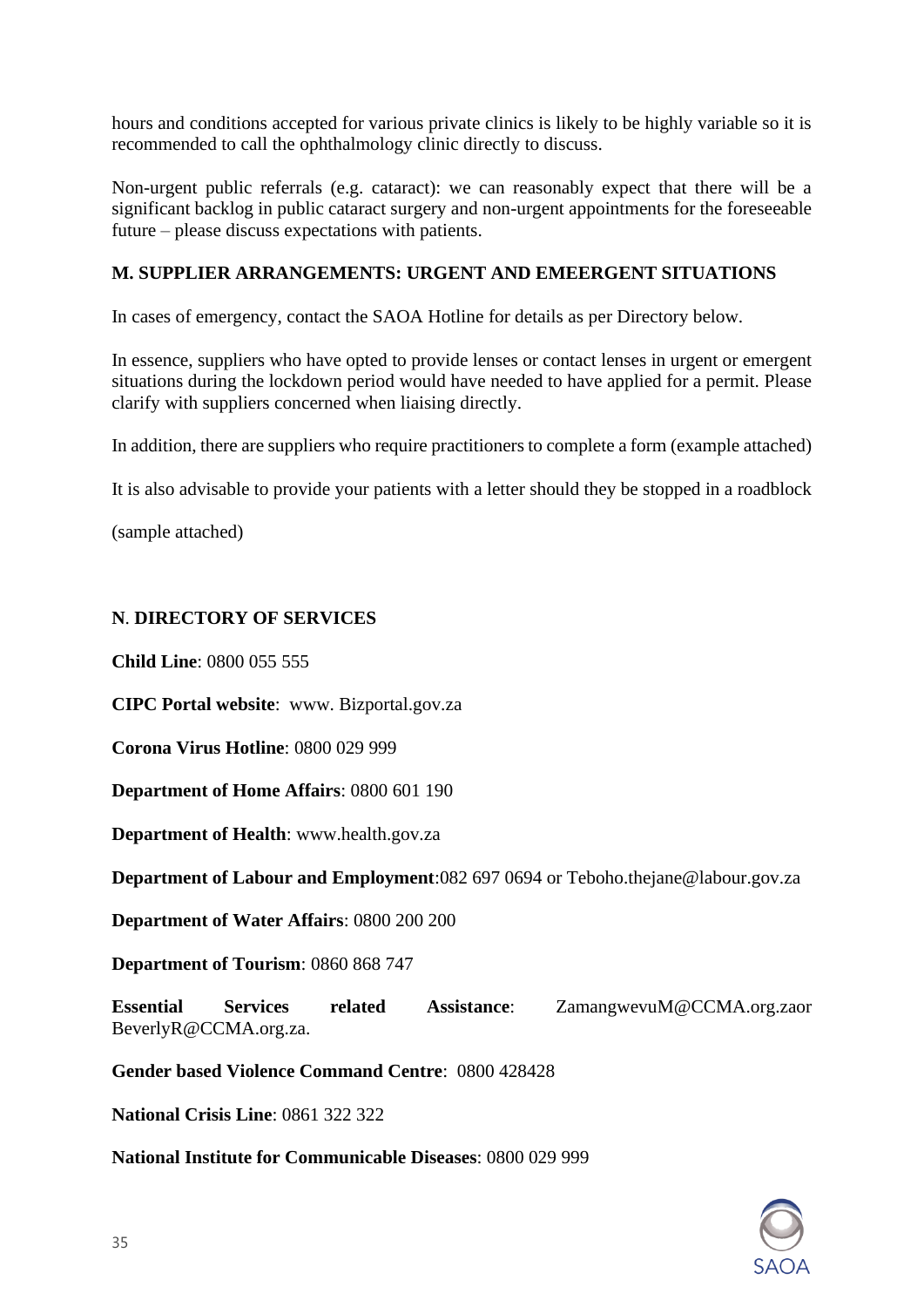**Persons with Disabilities**: SMS 'Help' to 31531

**Presidential Hotline**: 17737

**SAOA Hotline:** Harry Rosen on 084 482 4517 or Lucky Nkosi on 074 242 4261

**SA Police Service**: 08600 10111

**SAPS Crime Stop**: 0860 10111 SMS Crime line: 32211

**Support for SMME's in Distress:** 0860 663 7867

**Woman Abuse Helpline**: 0800 428 428

Temporary Relief Scheme Services: TERSapplication@ccma.org.za

**Undue Price Increases**: 0800 141 880

**UIF hotline number:** 012 337 1997

# **O. CONCLUSION**

**The South African President, Cyril Ramaphosa, within the context of a declared state of national disaster, has instituted a national lockdown for 21 days. There is a logical reason for this.** 

The world is at war with a silent, highly contagious and lethal microorganism. Thousands of innocents, but vulnerable, global citizens are becoming infected and losing their lives. There is no discrimination; no-one is exempt.

Health workers around the world, with the best available interventions and safety methods are becoming infected.

As primary health practitioners, optometrists and dispensing opticians with ethical obligations to patients should use their professional discretion to establish whether increasing the risk of exposing themselves, practice staff, families and patients to infection by not staying at home is justified.

From the SAOA perspective, irrespective of whether optometric services are categorised as essential services or not, the safety of our members, their families, their practice staff and patients remain our primary concern.